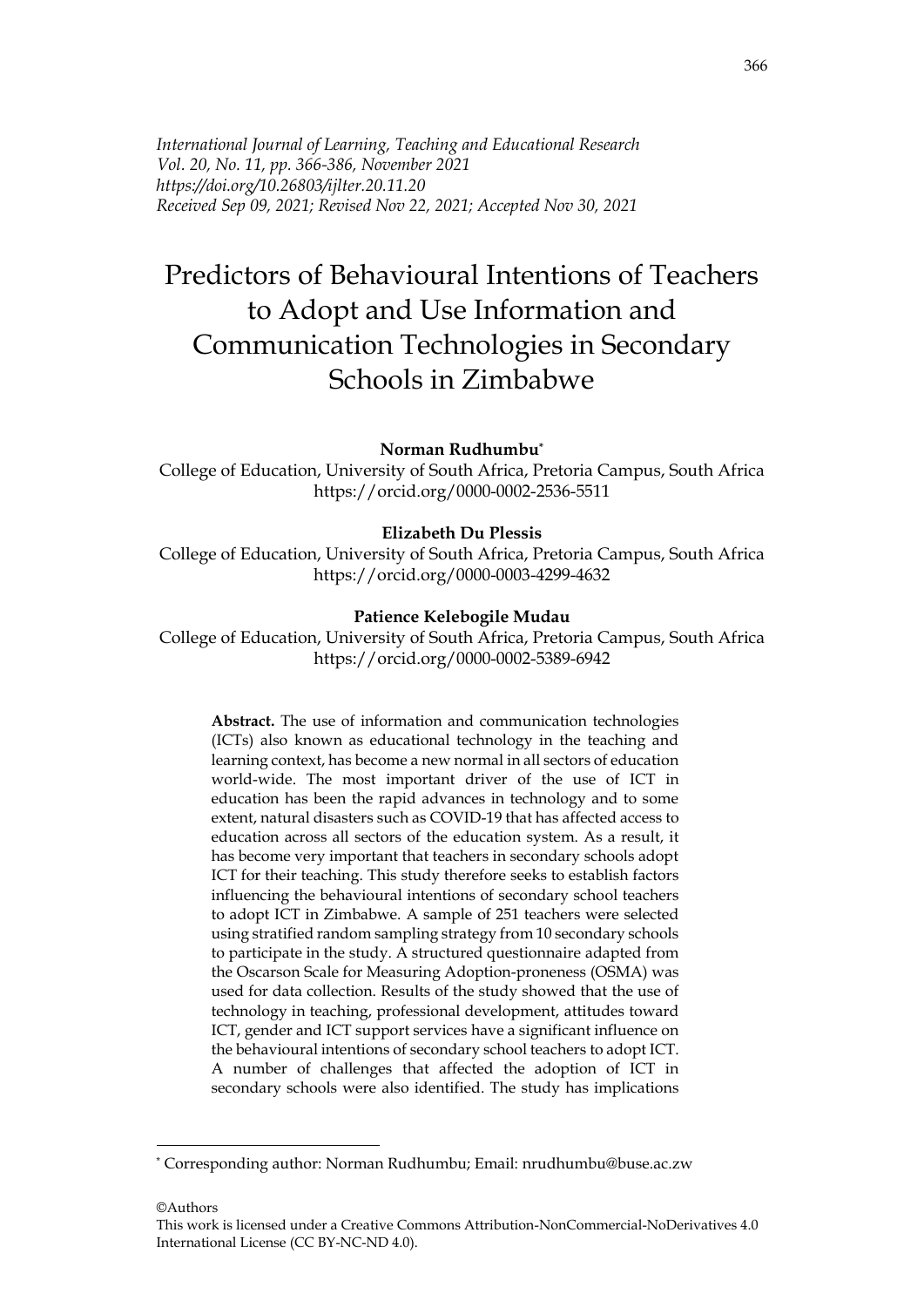on both policy and practice with regard to the adoption of ICT in secondary schools.

**Keywords:** attitudes towards ICT; behavioural intention; ICT adoption; information communication technology; Technology Adoption Model

# **1. Introduction**

The introduction of ICT in schools has become critical in facilitating e-learning and enhancing access to education. Critically, the use of ICT in schools has been found to promote the use of innovative teaching approaches, ensure collaboration among students and develop technological skills of both teachers and students (Christopoulos & Sprangers, 2021). Also, the advent of pandemics such as COVD-19 has made it even more imperative that teachers adopt ICT in schools (UNESCO, 2020). De-Graft (2018) also argues that technology-mediated teaching is now a universally accepted mode of teaching in today's classrooms, hence it is critical that teachers adopt ICT and also demonstrate technology self-efficacy to be able to effectively integrate technology in teaching. Studies by Christopoulos et al. (2018), Mayer (2019) and Zhu and Urhahne (2018) found that while advances in ICT have forced schools to integrate technology in teaching and learning, a great deal still needs to be done to establish while the integration of ICT in secondary schools is still not effective. This is also supported by Reich (2020) who in his study argued that while technology use in schools has become ubiquitous, the use of technology in the teaching and learning processes has failed to disrupt how teachers teach and students learn as teachers continue to use traditional methods of teaching. While some studies show that limited staff and student motivation to use ICT in the teaching and learning process (Christopoulos et al., 2018; Scherer et al., 2019; Tondeur et al., 2017), the absence of a structured way of integrating technology in the teaching and learning process (Vongkulluksn et al., 2018 ), and a lack of funding and resources in schools (Francom, 2020; Nikolopoulou & Gialamas, 2015) are some of the factors affecting the integration of ICT in schools, more research is still needed for a wholesome identification of more factors. The need for more research on factors influencing the integration of ICT in secondary is also confirmed in the results of a study by OECD (2019), which found that slightly above half (57%) of secondary school teachers feel prepared to use ICT for teaching, around 59% of secondary school teachers let their students use ICT for learning, and also that about half (50%) need professional development and of these, 18% need urgent professional development in ICT.

The adoption of technology in Zimbabwe has become a common phenomenon especially due to both advances in ICT and the advent of COVID-19 (UNESCO, 2020). A number of studies (OECD, 2019; Reich, 2020; UNESCO, 2020) have alluded to its wide adoption and also pointed to the fact that the adoption process has not been smooth due to a number of challenges. In the context of Zimbabwe, despite the wide adoption of ICT in schools, there is no study that has been conducted to establish factors that influence behavioural intentions of secondary school teachers to adopt ICT in secondary school. This study therefore is an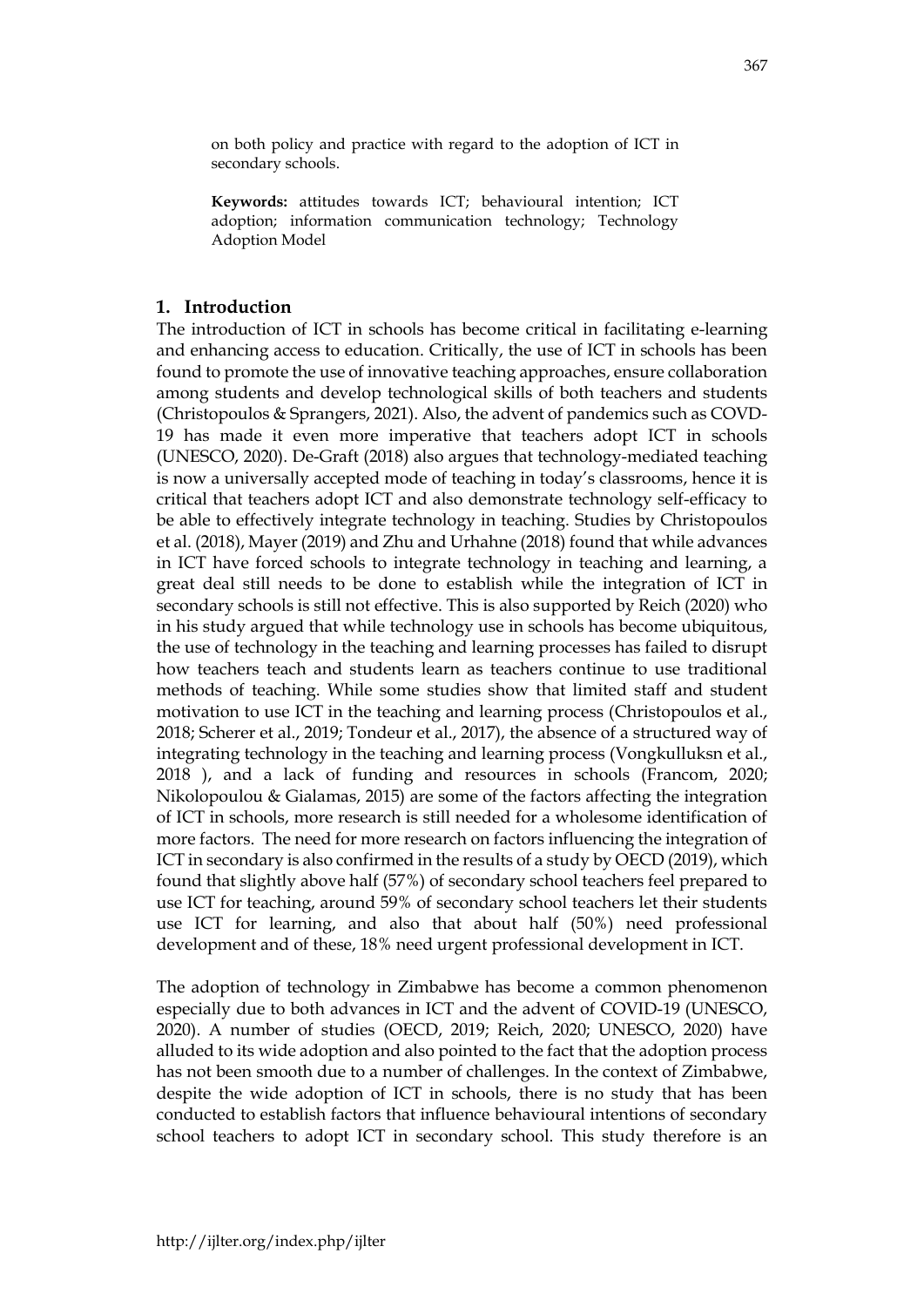attempt to bridge this research gap. The research objectives guiding the study are to:

- 1. Establish factors that influence the behavioural intentions of secondary school teachers to adopt ICT,
- 2. Identify barriers to ICT adoption by male and female teachers in secondary schools in Zimbabwe
- 3. Determine whether gender has a significant influence on the behavioural intentions of secondary school teachers to adopt ICT.

# **2. Literature review**

# **2.1.The concept of Information and communication technology**

Modern societies that include educational systems are increasingly relying on ICTs as the main drivers of knowledge generation (UNESCO, 2017). In the context of education systems, the rapid advances in ICTs the world over has enhanced the teaching/learning process by improving the quality of learning, transforming conventional delivery systems, and sustaining lifelong learning for all (UNESCO, 2017; Musarurwa, 2018; Dzinotyiweyi & Taddese, 2020). These rapid advances in ICTs have challenged teachers to be more creative and innovative in the way they deliver instruction to today's technology-savvy learners in schools (Odhiambo, 2013). This is also confirmed by Baishakhi and Kamal (2016) who argued that the digital age has enabled huge flows of information for both teachers and learners, hence the need for teachers to have both the knowledge and skills to apply the new digital tools has become more persuasive than ever before. ICTs have been understood and defined variously.

One of the widely used definitions is that ICTs relate to a wide range of technological tools and resources that are used to communicate, create, disseminate, store and manage information (Mishra, Sharma & Tripathi, 2008). ICT is also defined as a set of digital tools that are used for facilitating the processing, transmission and display of information (Hamadin, 2017). When used in the context of teaching and learning, ICT is referred to as educational technology, which specifically relates to a combination of telephones, computers, software, modems, internet, e-mails, CD-ROMs, televisions and radios that facilitate teaching and learning (Gebre et al., 2014; Hamadin, 2017; Kong, 2019; Reyna, 2016). Among some of the benefits of ICTs in education include the expanding of access to learning as learners can now access information from anywhere and at any time, improvement of the quality of learning, and improvement in learners' performance (Ghavifekr & Rosdy, 2015; Machivenyika, 2018; Odhiambo, 2013).

# **2.2.Contextual framework: Information and communication technology use in Zimbabwe schools**

In the context of Zimbabwe, the history of the integration of ICT in the education system in general and in secondary schools in particular dates back to 2005 when the Zimbabwean government introduced the National ICT policy, which was later reviewed in 2016 and re-launched in 2018 (Manhibi, 2019; Musarurwa, 2018; Zimbabwe Ministry of Primary and Secondary Education, 2019; Zimbabwe National Statistics Agency, 2017). The main gist of this policy with regard to the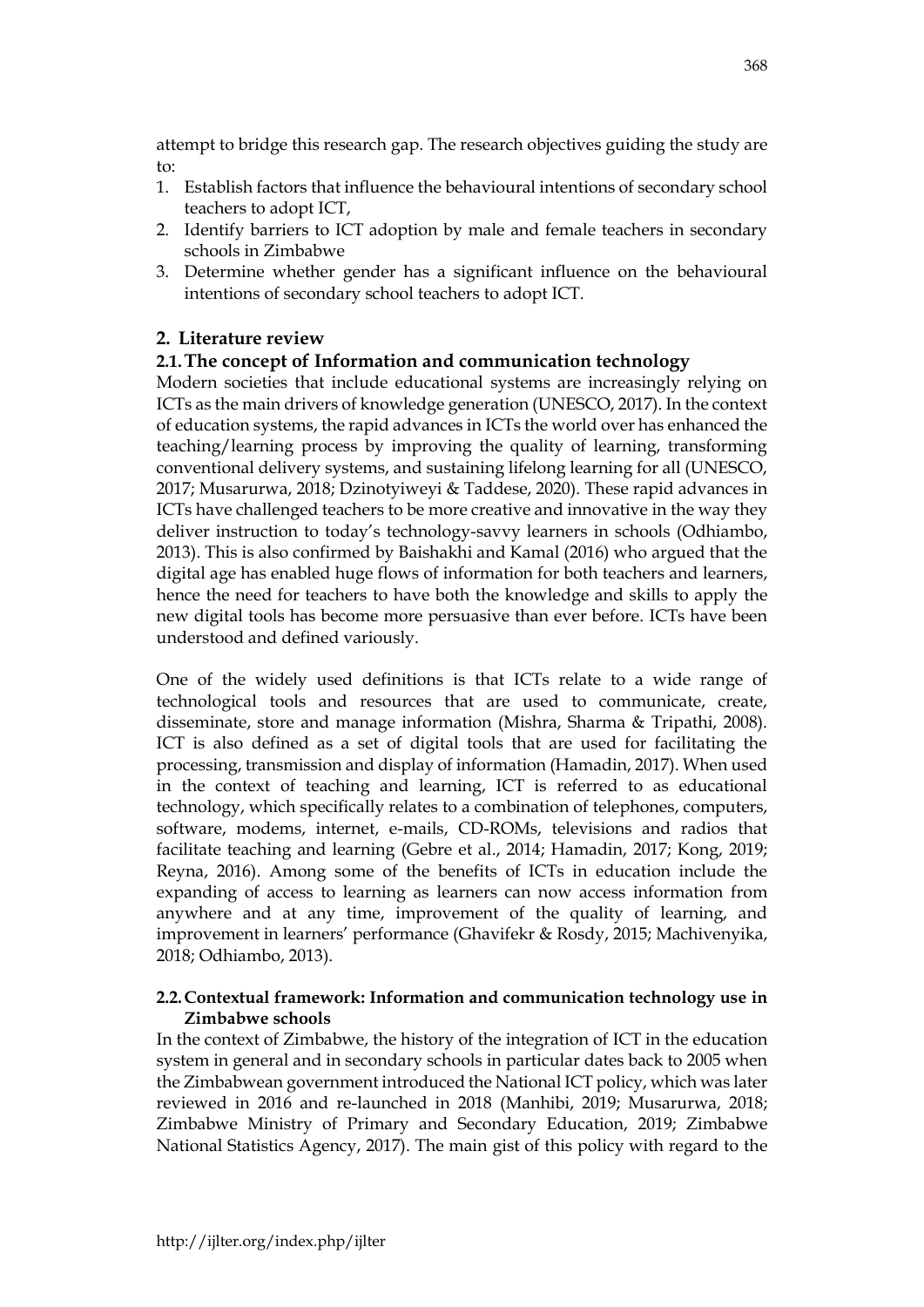education system was to capacitate schools and teachers with technological gadgets, knowledge and skills to be able to successfully integrate ICTs in their teaching. To this extent, the government of Zimbabwe donated computers to many of the urban and rural schools and also mandated colleges and universities to provide computer training to teachers (Musarurwa, 2018; Manhibi, 2019; Konyana & Konyana, 2013).

Furthermore, in Zimbabwe, like in many of the African countries, a number of challenges continue to affect the adoption of ICTs by teachers. The reviewed 2005 National ICT policy in Zimbabwe alluded to the following challenges as affecting the adoption of ICT in the education system: (i) inadequate ICT infrastructure, (ii) inadequate or unreliable electricity supplies, and (iii) the low digital literacy levels of teachers (Manhibi, 2019; Musarurwa, 2018). A number of studies also alluded to these challenges. Machivenyika (2018), Mandina (2015) and UNESCO (2017) argue that the main challenges affecting ICT adoption in schools in Zimbabwe include (i) capacity-related challenges where teachers lacked the necessary skills and knowledge to confidently integrate ICTs in their teaching, (ii) policy/planning-related challenges where inadequate mapping of ICT initiatives, a lack of coordination among key ICT stakeholders, and a lack of resources were critical challenges, and (iii) inadequate ICT infrastructure and prohibitive costs of internet connectivity, maintenance equipment, power, and assistive technologies.

# **3. Theoretical and conceptual frameworks informing hypotheses formulation**

This study is informed by the Technology Adoption Model (TAM) developed by Davis (1989). The model is premised on the belief that four factors namely attitudes towards ICT, perceived usefulness, perceived ease of use and behavioural intention to use ICT help us understand why people adopt or fail to adopt and use ICT (Teo et al., 2015; Hamadin, 2017; Orser et al., 2019). Separate studies by Broos (2005), Teo et al. (2015), Kong (2019) and Gebre et al. (2014) found that attitudes towards ICT significantly influenced behavioural intentions to adopt and use ICT. Behavioural intention (BI) is defined as an expression or measure of a person's intention to act in a particular way or to perform a specific task (Rudhumbu, 2020). Perceived ease of use is defined as the degree to which users feel that using an ICT tool is going to be effortless (Kong, 2019; Teo et al., 2015). With regard to perceived ease of use, studies by Mutisya and Makokha (2016), Teo (2019) and Wong, Teo and Russo (2012) found that behavioural intention to adopt and use ICT develops in people who feel that it is going to be ease for them to use an ICT gadget to perform their tasks. Perceived usefulness is also defined as the degree to which users feel that by using a particular ICT gadget, the performance of their tasks is going to be more productive than without the gadget (Wong et al., 2012; Attis, 2014). In the context of the current study, a research model (Figure 1), adapted from the TAM model, was developed.

# **3.1.Use of ICT in teaching**

Anecdotal evidence with regard to the benefits of using ICT for teaching abound (Tondeur et al., 2017). Use of ICT in teaching refers to the use of digital resources, digital communication tools and the collection of data to effectively support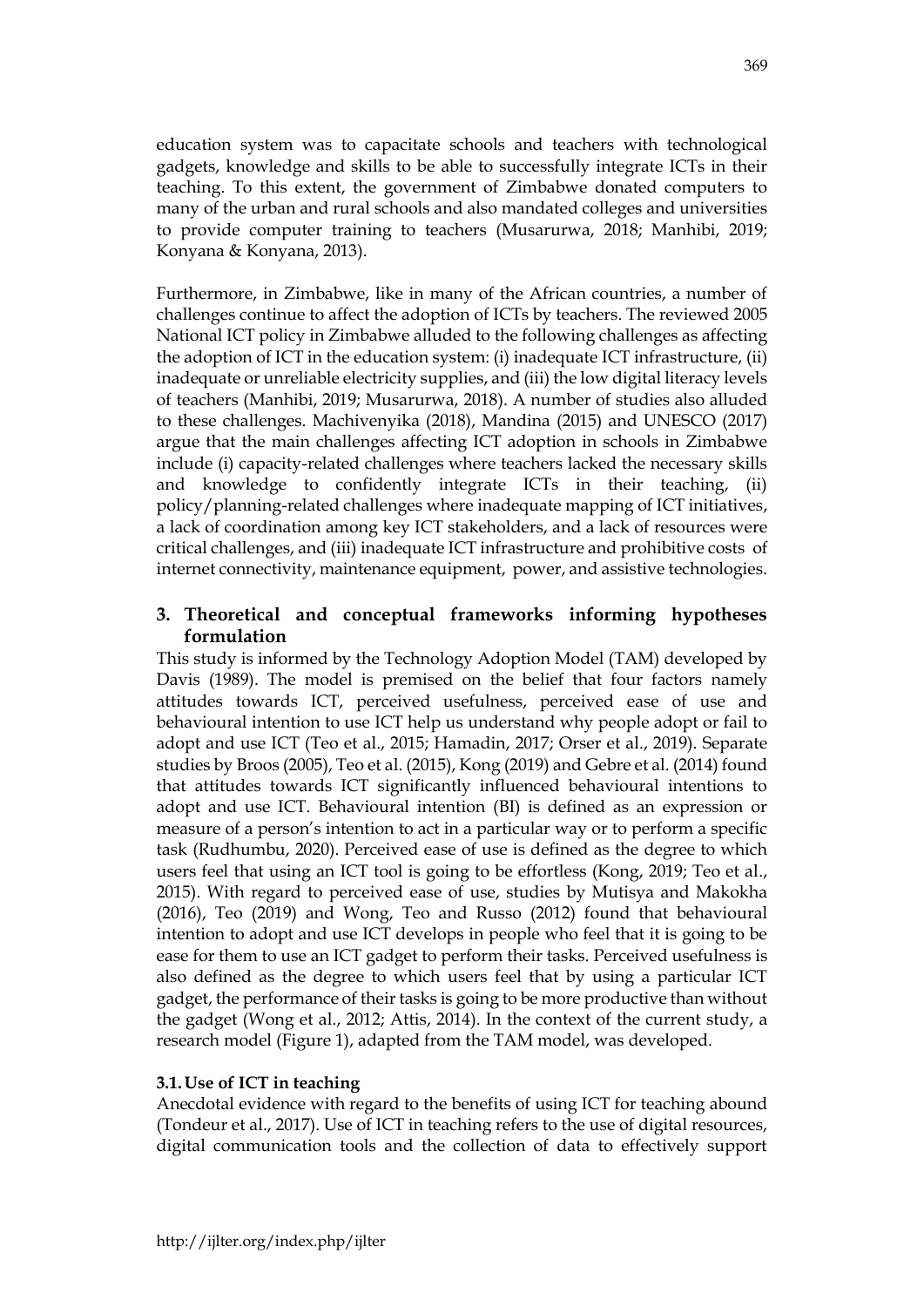teaching and learning, promote interaction and facilitate pedagogical decision making in classrooms (Kong, 2019; Gebre et al., 2014; Orser et al., 2019). A study by Perrotta (2013) found that ICT use in education assists teachers in carrying out various tasks, namely searching for information and preparing learning materials; presenting information (e.g. using Power Point presentations, interactive whiteboards and data projectors); collecting and managing data about learners' activities; collaborating with colleagues; communicating with learners and parents; and sharing resources to the wider education community (Kong, 2019). Studies by Teo et al. (2015), Kong (2019), Orser et al. (2019) and Wong et al (2012) found that teachers who believe that the use of ICT for teaching will make the performance of their tasks easier and more productive, develop behavioural intentions to adopt ICT. This is also confirmed in a study by Tri Anni et al. (2018) which established that teachers who perceived ICT as being useful to the performance of their tasks tended to develop behavioural intentions to adopt the ICT.



**Figure 1: Research model**

# **3.2.Professional development in ICT of teaching staff**

The role of professional development of teaching staff in ICT is to enable them to effectively use ICT in the performance of their duties. Professional development in ICT is key to enabling and supporting teachers to use ICT in classrooms (Williams et al., 2000). This is also confirmed by Dlamini and Mbata (2018) who argued that the implementation of effective and meaningful teacher professional development is critical for the development of digital fluency and innovative pedagogies by teachers. Studies by Abuhmaid (2011), Binglimas (2009), Buckenmeyer (2010) and Welch (2012) found that by allowing teachers to deepen their ICT knowledge and skills through professional development, schools help change teachers' beliefs towards ICT thereby promoting their behavioural intentions to adopt ICT in classrooms. Separate studies by Marios (2020) and De Clercq and Shalem (2014) also found that teacher professional development in ICT helps teachers acquire particular ICT knowledge and skills sets that help in the development of confidence and behavioural intentions by the teachers to adopt ICT for teaching. In their study Mansour et al. (2011) also found that empowering teachers through professional development in ICT improves their behavioural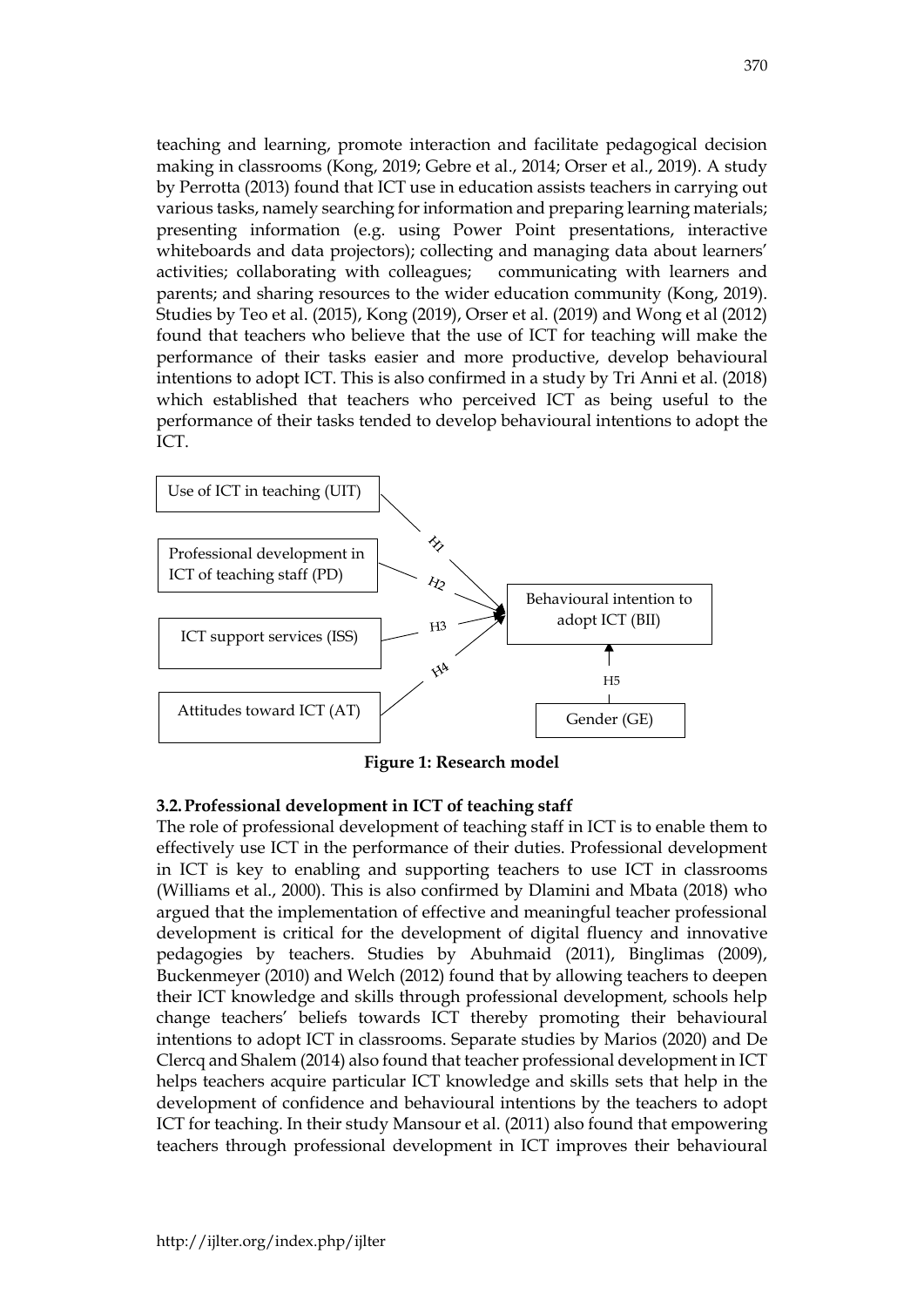intentions to use technology for teaching. Another study by Thatcher and Perrewé (2012) found that professional development reduces ICT anxiety and boosts confidence in teachers thus improving behavioural intentions to adopt ICT. Schoonenboom (2014) in his study also found that abilities, skills and competences developed in teachers as a result of training significantly contribute to their behavioural intentions to adopt ICT.

# **3.3.ICT support services**

Having adequate ICT support infrastructure through a well-trained team of ICT support team as well as a supportive institutional leadership motivates teachers to adopt technology. According to Rudhumbu (2020), the successful adoption and use of ICT requires a supportive environment as demonstrated through the availability of ICT tools, systems and support teams capable of promoting and sustaining the behavioural intentions of teachers to adopt and use ICT. Studies by Baturay et al. (2017) and Teeroovengadum et al. (2017) also found that a supportive institutional environment that has adequate ICT systems maintenance and update tools, adequately trained support personnel, and a supportive leadership, is a vehicle for promoting behavioural intentions of teachers to adopt ICT in schools.

# **3.4.Attitude towards ICT and adoption of ICT**

Attitudes represent a person's disposition to something. Various studies that include studies by Venkatesh and Bala (2008) and Teo et al. (2008) found that the success of technology adoption and actual use by teachers in schools depends to a large extent on their attitudes towards ICT, since attitudes, whether negative or positive, define how a person responds to ICT. Confirming the importance of attitudes on the behavioural intentions of teachers to adopt and actually use ICT, a study by De-Graft (2018) found that positive attitudes towards ICT are critical to the successful adoption and use of ICT by teachers in their teaching.

# **3.5.Gender and ICT adoption**

The issue of the influence of gender on ICT adoption in educational institutions has been widely discussed and researched. Studies on gender differences on ICT adoption and use in educational settings have shown mixed results (Orser et al., 2019; Dosaya et al., 2020). This is confirmed by Teo et al. (2015, p.236) who argued that, "the issue of gender differences in the use of technology in the classroom has emerged with mixed findings in a number of research investigations". Studies by Aung and Khaing (2016), Kay (2006), Mutuku (2018), Dosaya, et al. (2020) and Teo et al. (2015) found that the gender of a teacher was a critical factor in technology adoption in schools as female teachers tended to use ICT less when teaching due to their limited access to ICT tools as well as their limited ICT skills levels.

A number of studies have shown that male teachers adopt and use technology more than female teachers when teaching (Ardies et al., 2015) because they are more confident and technologically active than female teachers. Studies by Hayes (2007), Rudhumbu (2020) and Wang (2010) found that male teachers use technology more in their teaching because they are overall more confident and task-oriented than female teachers. As Dosaya, et al. (2020) found in their study,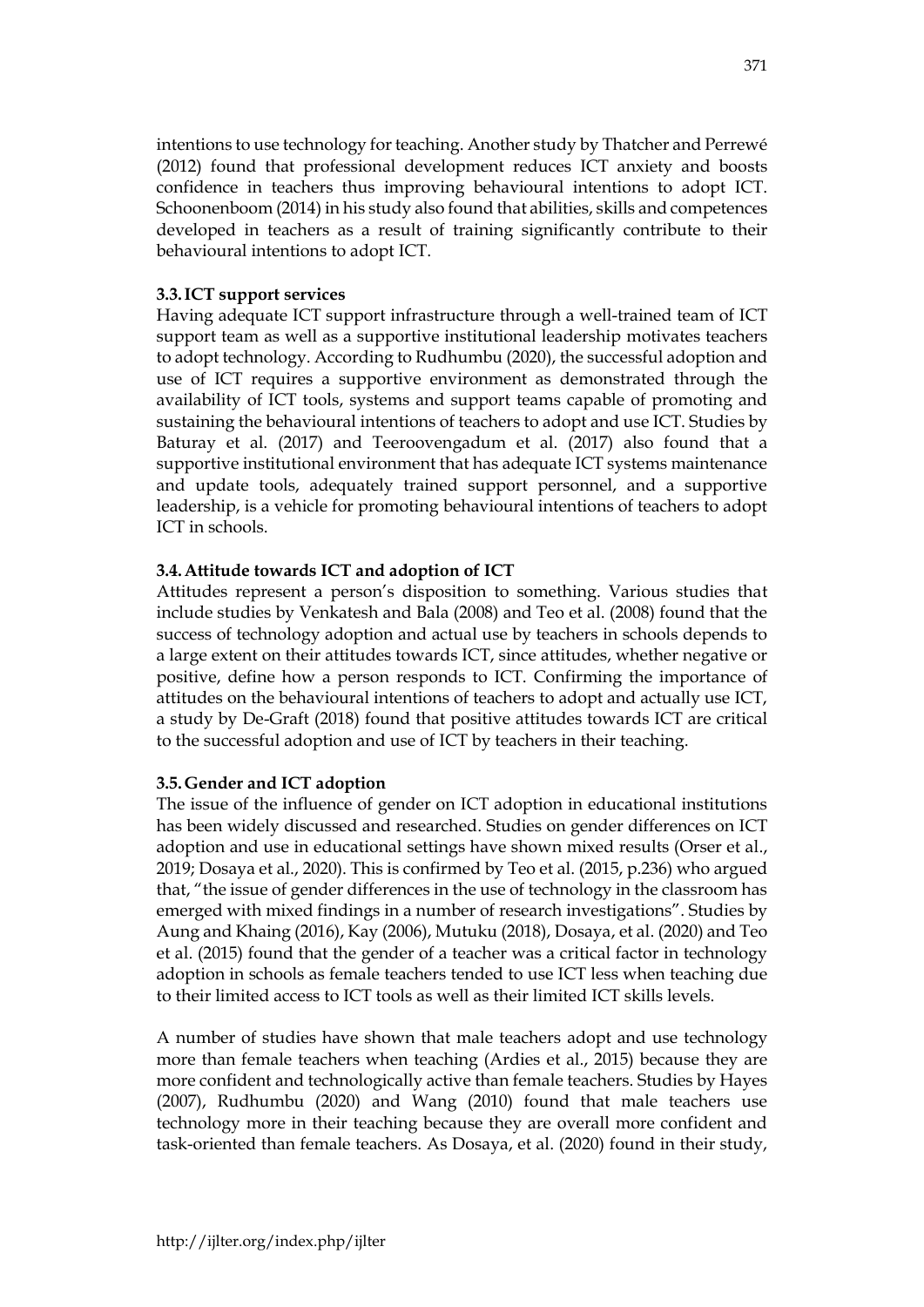female teachers are more likely to use technology for teaching only when they perceive the technology to be easy to use. Orji (2010) argues that differences between men and women with regards to behavioural intentions to use ICT have been widely studied and results tended to be more favourable to men. A study by Pham et al. (2020) also found that there are significant differences between male and female teachers with regard to behavioural intentions to adopt and use technology due to the fact that male teachers hold the belief that using technology helps them perform their tasks better and also that female teachers mostly use technology when they believe the effort required to use technology is minimum. These results were also confirmed in studies by Attis (2014) and Pham et al. (2020) whose results showed that male teachers are more likely to integrate technology in their teaching than female teachers because of their positive attitudes.

# **Hypotheses**

H1: Use of ICT in teaching has a significant and positive influence on the attitudes of secondary school teachers towards ICT.

H2: Professional development of teaching staff in ICT has a significant and positive influence on the attitudes of secondary school towards ICT.

H3: ICT support services have a significant and positive influence on the attitudes of secondary school teachers towards ICT.

H4: Attitudes towards ICT have a significant and positive influence on the behavioural intentions of secondary school teachers to adopt ICT.

H5: Gender has a significant and positive influence on the attitudes of secondary school teachers towards ICT.

#### **4. Methods and materials**

### **4.1 Research design and instrument development**

The study employed a descriptive research design. A descriptive research design is a design in which researchers aim to establish characteristics, frequencies, trends, and categories of a phenomenon by answering the questions: what, how, where and when (Creswell & Plano Clark, 2017; McCombes, 2020). A 47-item structured questionnaire (shown in Appendix) adapted from the Oscarson Scale for Measuring Adoption-proneness (OSMA) was used for data collection. The OSMA was developed by Oscarson (1976) and comprises of 81 items spread across 5 different factors as follows: attitudes towards ICT - 19 items; use of ICT in teaching - 21 items; professional development of teaching staff - 6 items; ICT support services - 6 items; and barriers to adoption and use of ICT - 29 items. The OSMA used a 6 - point Likert scale from No, never (1) to Yes, always (6). The structured questionnaire for the current study has 47 items as follows: attitudes towards ICT - 8 items; use of ICT in teaching - 10 items; professional development of teaching staff-6 items; ICT support services - 5 items; gender - 4 items; behavioural intentions to adopt ICT - 4 items, and barriers to adoption and use of ICT - 10 items. In the current study, the questionnaire used a 5-point Likert scale from Strongly disagree (SDA - 1), Disagree (A - 2), Neutral (N - 3), Agree (A - 4) to Strongly agree (SA - 5). The new instrument was different from the OSMA in that it also assessed the moderating influence of gender in the adoption of ICT by secondary school teachers. Confirmatory factor Analysis (CFA) was used for assessing the data structure, that is, to measure the validity and reliability of the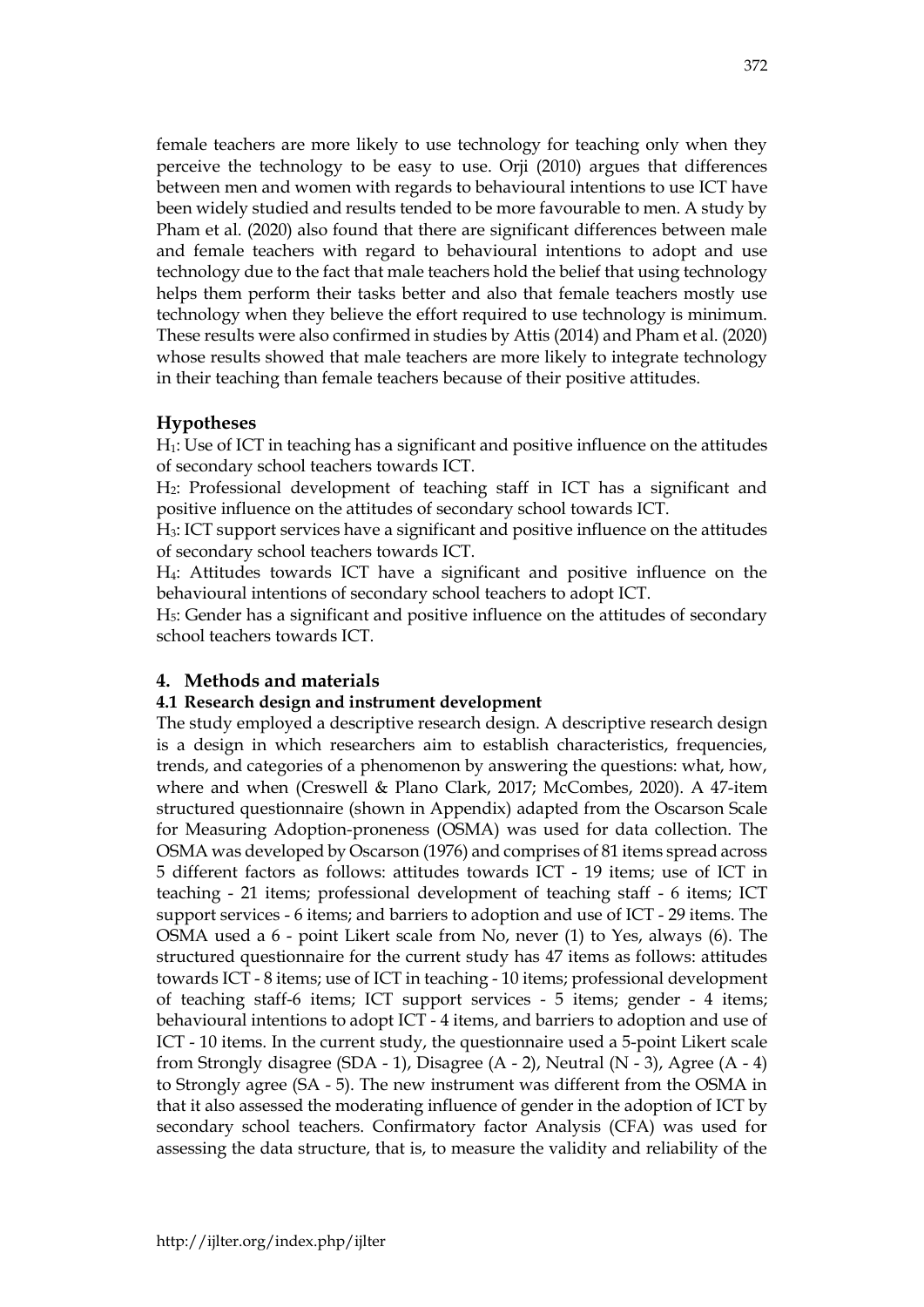data collected using the self-developed structured questionnaire. For ease of analysis, a criterion mean (CM) calculated as the mean of the scale items was calculated as follows:  $CM = (5+4+3+2+1)/5 = 3.0$ . Based on the CM, a response with a mean score of less than 3.0 shows disagreement with a given assertion, while a response with a mean score of above 3.0 shows agreement with a given assertion.

### **4.2 Population and sampling strategies**

The population for the study comprised of secondary school teachers in the Mashonaland Central urban region of Zimbabwe. Ten secondary schools were purposively selected based on the fact that they have computer laboratories and their curricula include courses in computer studies hence such schools were considered rich sources of data for the study on ICT adoption. Purposive sampling strategy is defined as a sampling strategy in which individuals or units that are considered information rich are targeted and selected for a study (Creswell & Plano Clark, 2017). With regard to the respondents to the study, stratified random sampling strategy was used for selecting 251 teachers from a population of 320 teachers from the 10 schools. The sample size was determined using the Research Advisors' (2006) online sample size table at 95% degree of confidence and 2.5% margin of error. Stratified random sampling strategy is defined as a probability sampling procedure that is used primarily on quantitative-oriented studies in which various subgroups (strata) in a population of interest are proportionately represented in the study sample (Creswell & Plano Clark, 2017). The selected teachers teach from Form one to four in the following areas of specialization: Sciences, Commerce, Creative Arts, as well as Arts and Social Sciences. Based on stratified random sampling, each of the 10 participating institutions were represented in the study sample as follows:  $X1 = 24$ ;  $X2=26$ ; X3=44; X4=31; X5=27; X6=27; X8=18; X9=20; X10=32. A total of 251 questionnaires were delivered to the teachers through the offices of Headmasters and 166 were returned giving a return rate of 66.3%.

#### **4.3 Data analysis**

The Software Package for Social Sciences (SPSS) version 24 was used for data analysis. Measurement model analysis was done using the Kaiser-Meyer-Olkin (KMO) measure of sampling adequacy and the Bartlett Bartlett's test of Sphericity to demonstrate the suitability of the data structure for Confirmatory Factor Analysis (CFA). Regression analysis was used to test hypothesized relationships.

#### **5. Results**

# **5.1.Analysis of demographic data**

#### **Table 1: Demographic factors of teachers**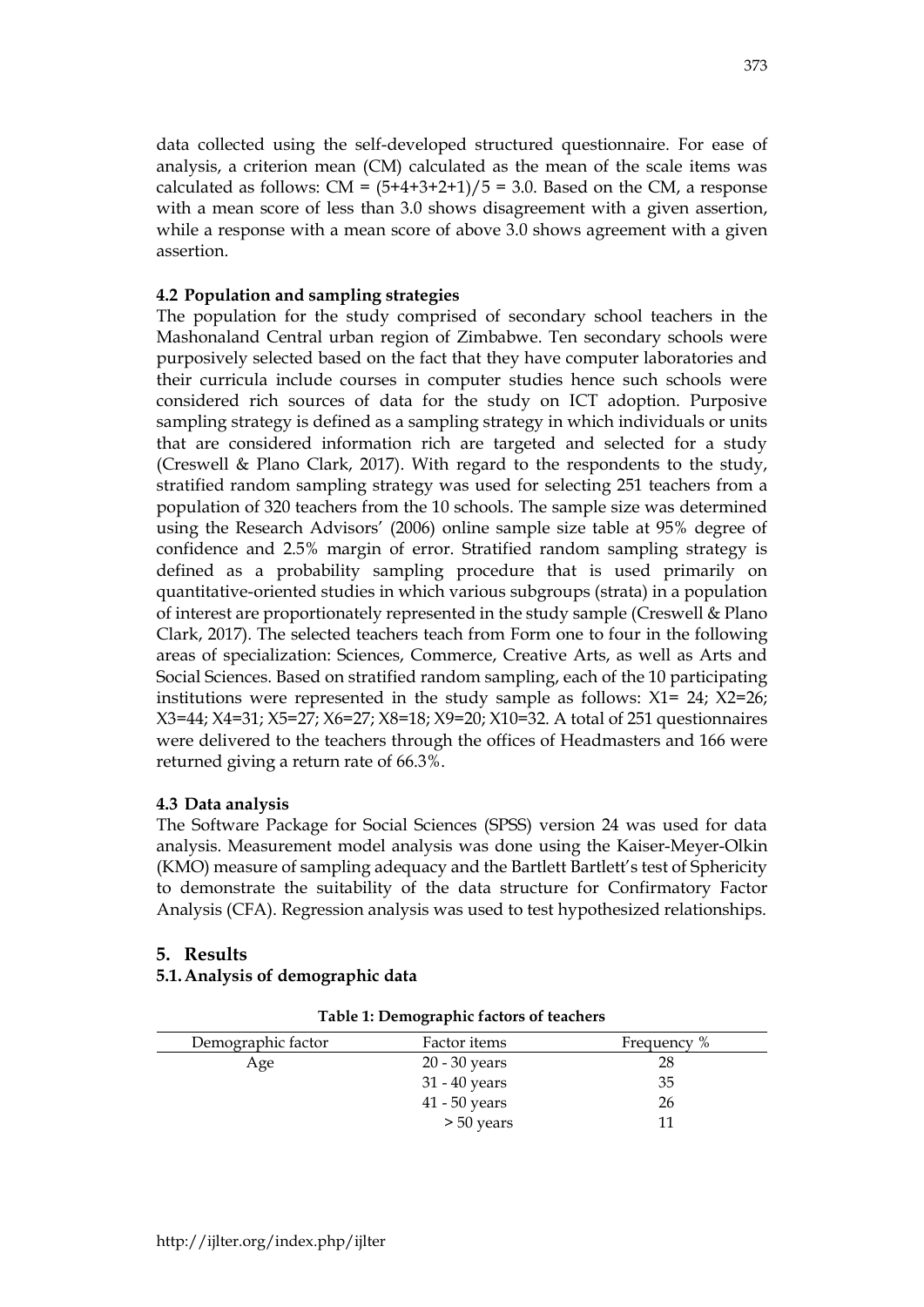| Gender                 | Male                     | 59 |
|------------------------|--------------------------|----|
|                        | Female                   | 41 |
| Educational level      | Certificate in Education | 5  |
|                        | Diploma in Education     | 39 |
|                        | Bachelor's degree        | 52 |
|                        | Master's degree          | 4  |
| Teaching experience    | $<$ 5 years              | 25 |
|                        | 5 - 10 years             | 37 |
|                        | 11 - 20 years            | 25 |
|                        | > 20 years               | 13 |
| Level taught           | Form 1                   | 35 |
|                        | Form 2                   | 29 |
|                        | Form 3                   | 19 |
|                        | Form 4                   | 17 |
| Area of specialization | <b>Sciences</b>          | 31 |
|                        | Arts and Social Sciences | 45 |
|                        | Commerce                 | 14 |
|                        | Creative Arts            | 4  |
|                        | ICT                      | 6  |

Results in Table 1 represent the analysis of demographic data of secondary school teachers who participated in the study. It is shown from the results that most of the teachers (63%) are aged 40 years and younger and the rest (37%) were older than 40. This shows that secondary schools are populated by relatively young teachers. With regard to gender, most of secondary school teachers (59%) are male while 41% are female teachers. Gender balance is still an issue in secondary schools in Zimbabwe. 56% of secondary school teachers have either a bachelor's or a master's degree qualification while 44% have either a certificate or diploma qualification. This shows that most of the secondary school teachers in Zimbabwe have a degree qualification. With regard to years of teaching experience, 62% of teachers have 10 years and less of teaching experience which resonates with the fact that most of the teachers are 40 years and younger. With regard to levels taught, most of the teachers (64%) teach either Form one or Form two levels and this resonates with the fact that Form one and two classes are always the largest in secondary schools hence most of the teachers are found in these lower levels. With regard to areas of specialization of teachers, results show that the majority of the teachers (45%) are found in the Arts and Social Sciences areas while the lowest number (4%) is found in Creative Arts.

#### **5.2. Measurement model analysis**

| Table 2: KMO and Bartlett test on independent variables |                       |         |  |  |  |
|---------------------------------------------------------|-----------------------|---------|--|--|--|
|                                                         | KMO and Bartlett test |         |  |  |  |
| Kaiser-Meyer-Olkin Measure of Sampling Adequacy         |                       |         |  |  |  |
| Bartlett's test of Sphericity                           | Approx. Chi-Square    | 305.209 |  |  |  |
|                                                         | Df.                   | 158     |  |  |  |
|                                                         | Sig.                  | .000    |  |  |  |

Results in Table 2 demonstrate the suitability of the data structure for factor analysis to be conducted. Two tests, namely the KMO and Bartlett's tests were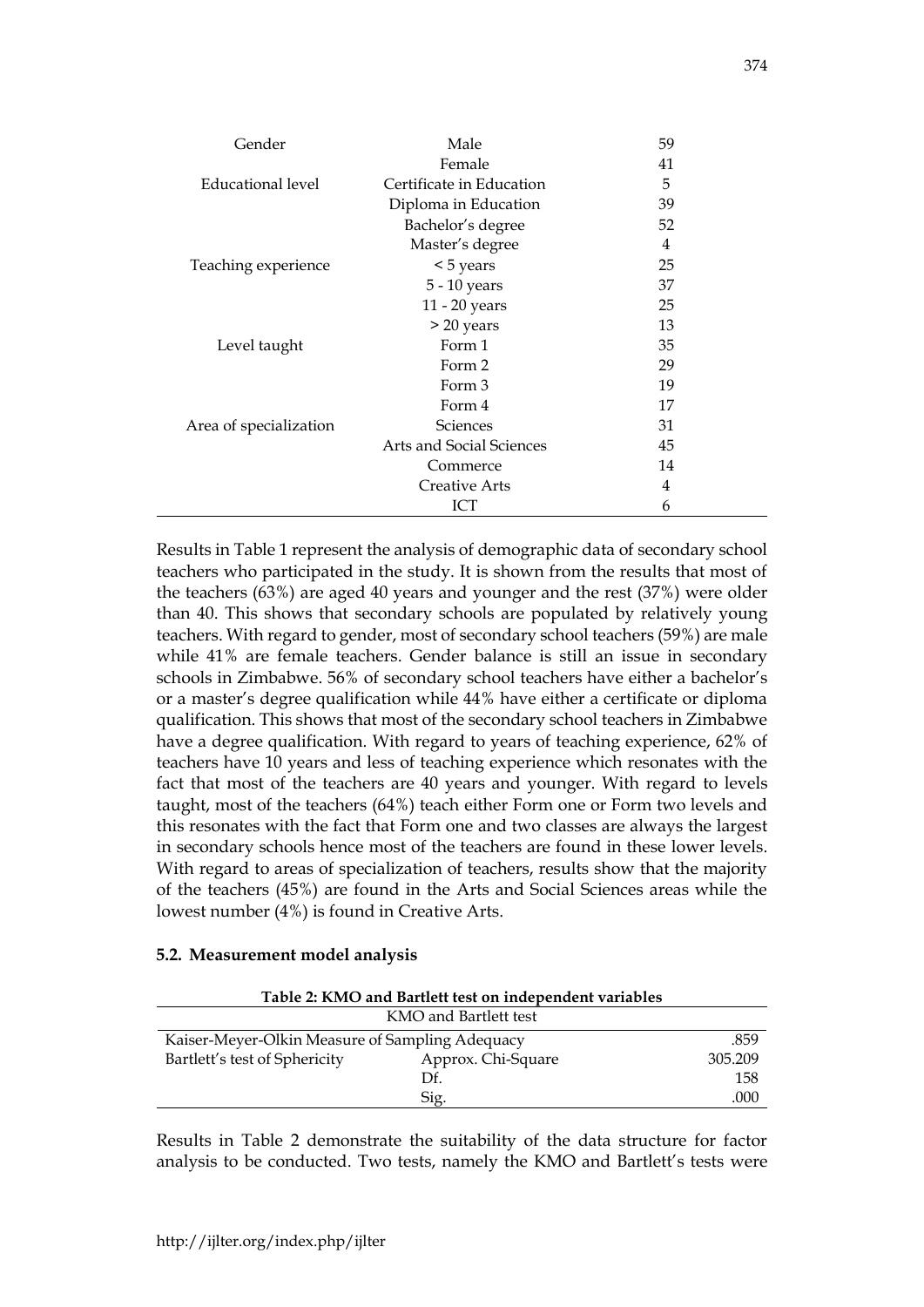conducted to confirm the above. The Kaiser-Meyer-Olkin Measure of sampling adequacy was .859, demonstrating that the data satisfied the benchmark of KMO ≥ .05 (Hair et al., 2017), hence showing that a factor analysis could be conducted. Results of the Bartlett's test of Sphericity (BS) of 305.209, which were significant (p = .000) also satisfied the benchmark of  $p \le .05$  (Hair et al., 2017) further confirming that factor analysis could be performed to validate the data.

| Model                  | Measurement      | $\lambda$        | $\rm IIR$ | ${\rm CA}$ | CR        | $\operatorname{AVE}$ |
|------------------------|------------------|------------------|-----------|------------|-----------|----------------------|
| Constructs             | Items            | $(\lambda > .6)$ | (IRR      | (CA>7)     | (CR > .7) | (AVE > .5)           |
|                        |                  |                  | > 0.6     |            |           |                      |
| UIT                    | UIT2             | .720             | .681      | .843       | .910      | 739                  |
|                        | UIT3             | .805             | .847      |            |           |                      |
|                        | UIT4             | .715             | .702      |            |           |                      |
|                        | UIT6             | .724             | .713      |            |           |                      |
|                        | UIT9             | $.801\,$         | .749      |            |           |                      |
| PD                     | PD1              | .727             | .910      | .901       | .949      | .613                 |
|                        | PD <sub>2</sub>  | $.811\,$         | .739      |            |           |                      |
|                        | PD3              | .745             | .646      |            |           |                      |
|                        | PD5              | .826             | .829      |            |           |                      |
| <b>ISS</b>             | ISS1             | $.817\,$         | .751      | .783       | $.804\,$  | .619                 |
|                        | ISS <sub>2</sub> | $.804\,$         | .855      |            |           |                      |
|                        | ISS <sub>3</sub> | .742             | .631      |            |           |                      |
|                        | ISS4             | .902             | .772      |            |           |                      |
|                        | ISS <sub>5</sub> | .751             | .810      |            |           |                      |
| $\mathbf{A}\mathbf{T}$ | AT1              | .715             | $.801\,$  | $.814\,$   | .827      | .651                 |
|                        | AT2              | .839             | .772      |            |           |                      |
|                        | AT3              | .651             | .749      |            |           |                      |
|                        | $\rm AT4$        | .826             | .813      |            |           |                      |
|                        | AT5              | .805             | .829      |            |           |                      |
| $\operatorname{GE}$    | GE1              | .749             | .805      | .827       | .914      | .742                 |
|                        | GE3              | .815             | .933      |            |           |                      |
|                        | GE4              | .741             | .748      |            |           |                      |
| ${\rm BII}$            | $\rm BII1$       | .833             | .683      | .735       | .761      | .603                 |
|                        | BII2             | 749              | .759      |            |           |                      |
|                        | $\rm BII3$       | .910             | .843      |            |           |                      |
|                        | $\rm BII4$       | .701             | .810      |            |           |                      |
| BA                     | BA1              | .812             | .761      | .801       | $.841\,$  | .644                 |
|                        | BA <sub>2</sub>  | .759             | .812      |            |           |                      |
|                        | BA3              | .815             | .741      |            |           |                      |
|                        | BA4              | .704             | .673      |            |           |                      |
|                        | BA5              | .837             | .775      |            |           |                      |
|                        | BA6              | .746             | .826      |            |           |                      |
|                        | BA7              | $.810\,$         | .819      |            |           |                      |
|                        | BA8              | .761             | .783      |            |           |                      |
|                        | BA9              | .744             | .803      |            |           |                      |
|                        | <b>BA10</b>      | .769             | .661      |            |           |                      |

**Table 3: Convergent validity and reliability measurement of the model**

**Notes:** *λ – Standardised factor loadings; IIR – Individual item reliability; CA – Cronbach's alpha; CR – Composite reliability, AVE – Average variance extracted.*

Table 3 shows a test of reliability and convergent validity of data items. Internal consistency reliability was tested through Cronbach's alpha (α) of each of the constructs. The results in Table 3 show that α values ranged between .735 and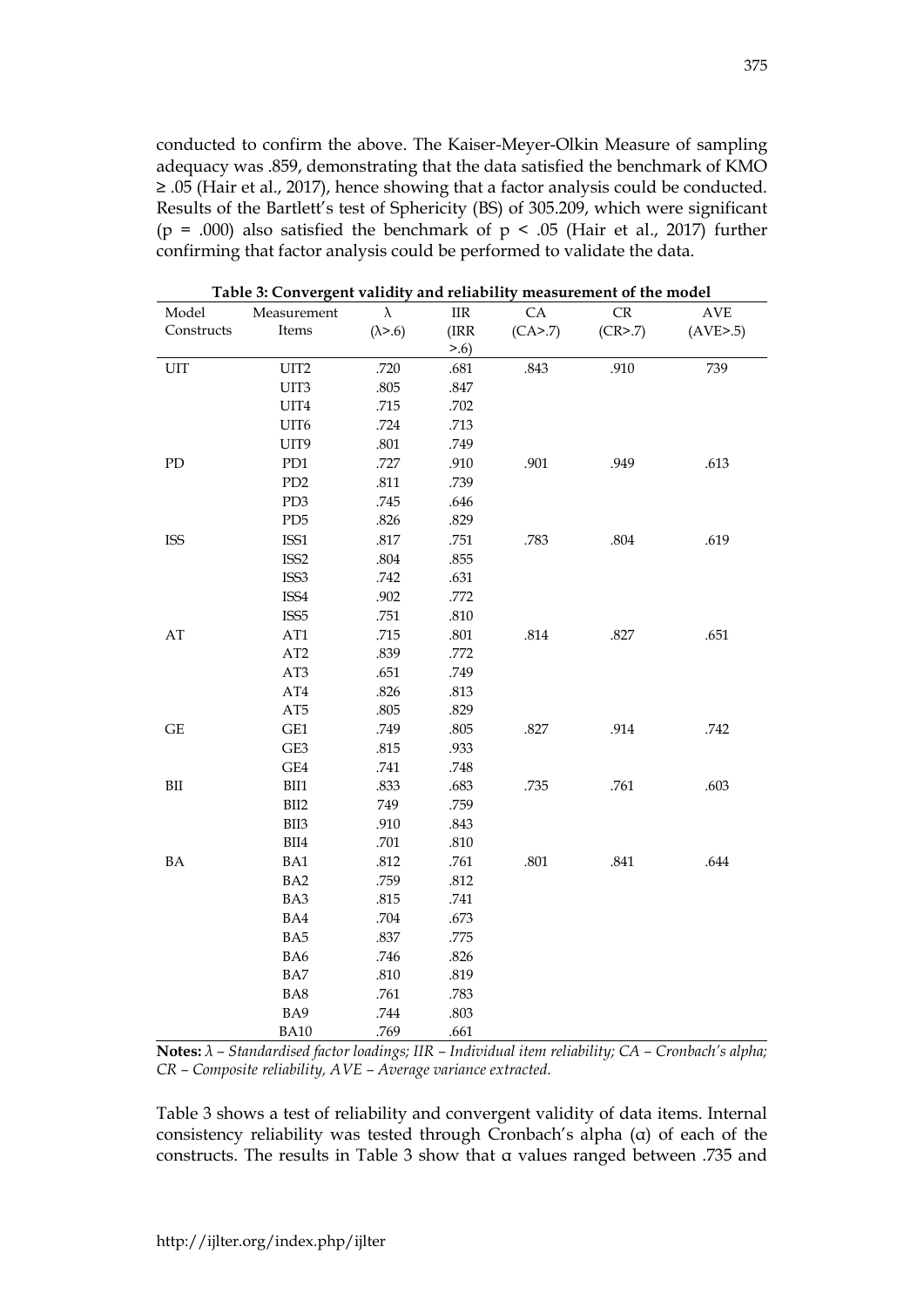.901, which satisfied the minimum requirement of  $\alpha \geq 0.7$  for adequate internal consistence reliability of scale items (Hair et al., 2017). Results in Table 3 also confirmed convergent validity through standardized factor loadings, Cronbach's alpha, composite reliability and average variance extracted (Hair et al., 2014). Standardized factor loadings ranged between .651 and .910, individual item reliability values ranged between .631 and .933, Cronbach's alpha values ranged from .735 and .901, composite reliability values ranged between .761 and .949, and average variance extracted (AVE) values ranged from .603 and .742, confirming the presence of convergent validity in the scale items (Hair et al., 2017).

|            |           |           |           | ╯          |          |          |      |
|------------|-----------|-----------|-----------|------------|----------|----------|------|
| Constructs | BII       | UIT       | PD.       | <b>ISS</b> | AT       | GE       | BA   |
| BII        | .777      |           |           |            |          |          |      |
| UIT        | $.419***$ | .860      |           |            |          |          |      |
| PD         | $.631***$ | $.319***$ | .783      |            |          |          |      |
| <b>ISS</b> | $.547***$ | $.261*$   | $.539*$   | .787       |          |          |      |
| AT         | $.601***$ | $.227*$   | $.317**$  | $.355***$  | .807     |          |      |
| GE         | $.133***$ | $.436***$ | $.421**$  | $.641**$   | $.301*$  | .861     |      |
| BA         | $-408***$ | $-.517**$ | $-.298**$ | $-447**$   | $.268**$ | $-.305*$ | .802 |

**Table 4: Discriminant validity measurement**

**Notes:** *Bold values represent the square roots of AVE; Significant: \*p < .05; \*\*p < .01; \*\*\*p < .001*

Table 4 shows a test of discriminant validity of scale items. A comparison of the values of the square roots of AVE (bold diagonal values) and the vertical interconstruct correlations for each of the constructs show that all the diagonal values were greater than the corresponding vertical values for each construct thus satisfying requirements of discriminant validity (Hair et al., 2017). Except for BA, all independent factors have a significant and positive association with BII with PD having the strongest association with BII ( $r = .631$ ;  $p < .001$ ) and GE having the weakest association with BII ( $r = .133$ ;  $p < .001$ ). Except for BA, all factors have positive associations with each other with GE and ISS having the strongest association ( $r = .641$ ;  $p < .01$ ), showing that more ICT support is required according to the gender of teachers. AT and UIT have the weakest positive association among the factors ( $r = .227$ ;  $p < 05$ ), demonstrating that attitudes of teachers does not affect the use of ICT for teaching by teachers much.

#### **5.3. Barriers to ICT adoption and use in secondary schools**

This section analyses barriers to ICT adoption in secondary schools in Zimbabwe as a means of demonstrating why the adoption of ICT assumes a very slow pace in these schools.

|               | Nature of challenge      | Gender | Mean | SD   |  |
|---------------|--------------------------|--------|------|------|--|
|               | Lack of ICT training     | Male   | 3.19 | .615 |  |
|               |                          | Female | 4.26 | .672 |  |
| $\mathcal{P}$ | Inadequate ICT resources | Male   | 3.71 | .803 |  |
|               |                          | Female | 3.74 | .636 |  |
| 3             | Inadequate ICT support   | Male   | 3.41 | .715 |  |
|               |                          | Female | 4.06 | .609 |  |

**Table 5: Barriers to ICT adoption by male and female teachers**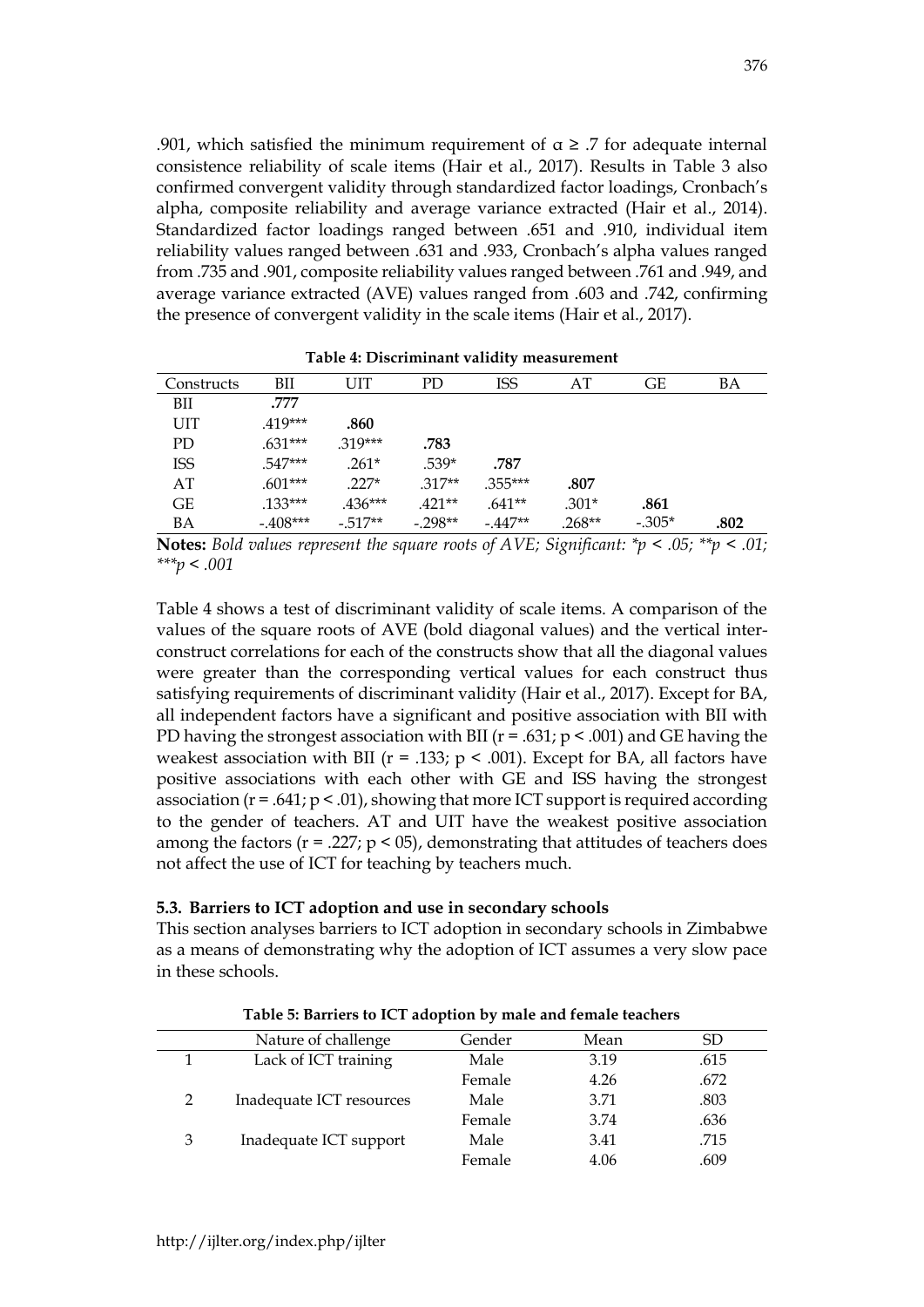| 4  | High internet costs        | Male   | 4.07 | .613 |
|----|----------------------------|--------|------|------|
|    |                            | Female | 4.10 | .723 |
| 5  | Slow internet connectivity | Male   | 4.33 | .819 |
|    |                            | Female | 4.29 | .741 |
| 6  | High costs of ICT gadgets  | Male   | 2.62 | .682 |
|    |                            | Female | 2.65 | .705 |
| 7  | Techno-phobia              | Male   | 1.92 | .622 |
|    |                            | Female | 4.15 | .718 |
| 8  | High workloads             | Male   | 3.98 | .657 |
|    |                            | Female | 3.85 | .711 |
| 9  | Negative perceptions       | Male   | 2.19 | .827 |
|    | towards ICT                |        |      |      |
|    |                            | Female | 3.84 | .801 |
| 10 | Lack of confidence         | Male   | 1.08 | .652 |
|    |                            | Female | 3.91 | .618 |

Results in Table 5 show that secondary school teachers face a number of challenges that affect their adoption and use of ICT in classrooms. While in many cases both male and female teachers agree on the nature and type of challenges they face, results show gendered differences on the extent to which each of the two groups feel that each of the given challenges affects them. Results show that a lack of ICT training, which contributes to limited competences affects female teachers (M=4.26; SD=.672) more that male teachers (M=3.19; SD=.615). Both male and female teachers believe that inadequate ICT resources are a challenge in their adoption and use of ICT in classrooms and this slightly affects female teachers  $(M=3.74; SD=.636)$  more than male teachers  $(M=3.71; SD=.803)$ . High internet costs have also been identified as a challenge in ICT adoption and affects female teachers (M=4.10; SD=.723) more than male teachers (M=4.07; SD=.613). Slow internet connectivity is viewed as the single biggest challenge affecting the adoption and use of ICT by both male teachers (M=4.33; SD=.819) and female teachers (M=4.29; SD=.741), with male teachers being affected more than female teachers.

The cost of ICT gadgets is not a challenge to both male (M=2.62; SD=.682) and female (M=2.65; SD=.705) teachers and hence does not affect their adoption and use of ICT in classrooms. Techno-phobia is not viewed as a challenge by male teachers (M=1.92; SD=.622) but is viewed as a serious challenge by female teachers (M=4.15; SD=.718). This shows that the fear of technology is seriously affecting female teachers' behavioural intention to adopt and use technology in classrooms. High workloads are challenges affecting both female teachers (M=3.85; SD=.711) and male teachers (M=3.98; SD=.657), with male teachers being affected more than female teachers. A negative perception towards ICT is a challenge affecting the adoption and use of ICT by female teachers (M=3.84; SD=.801) and not a challenge for male teachers (M=2.19; SD=.857). Female teachers also face the challenge of lack of a confidence (M=3.91; SD=.618) to use ICT and this affects their behavioural intentions to adopt and use ICT while male teachers do not have the challenge of a lack of confidence  $(M=1.08; SD=.652)$  when using ICT in classrooms.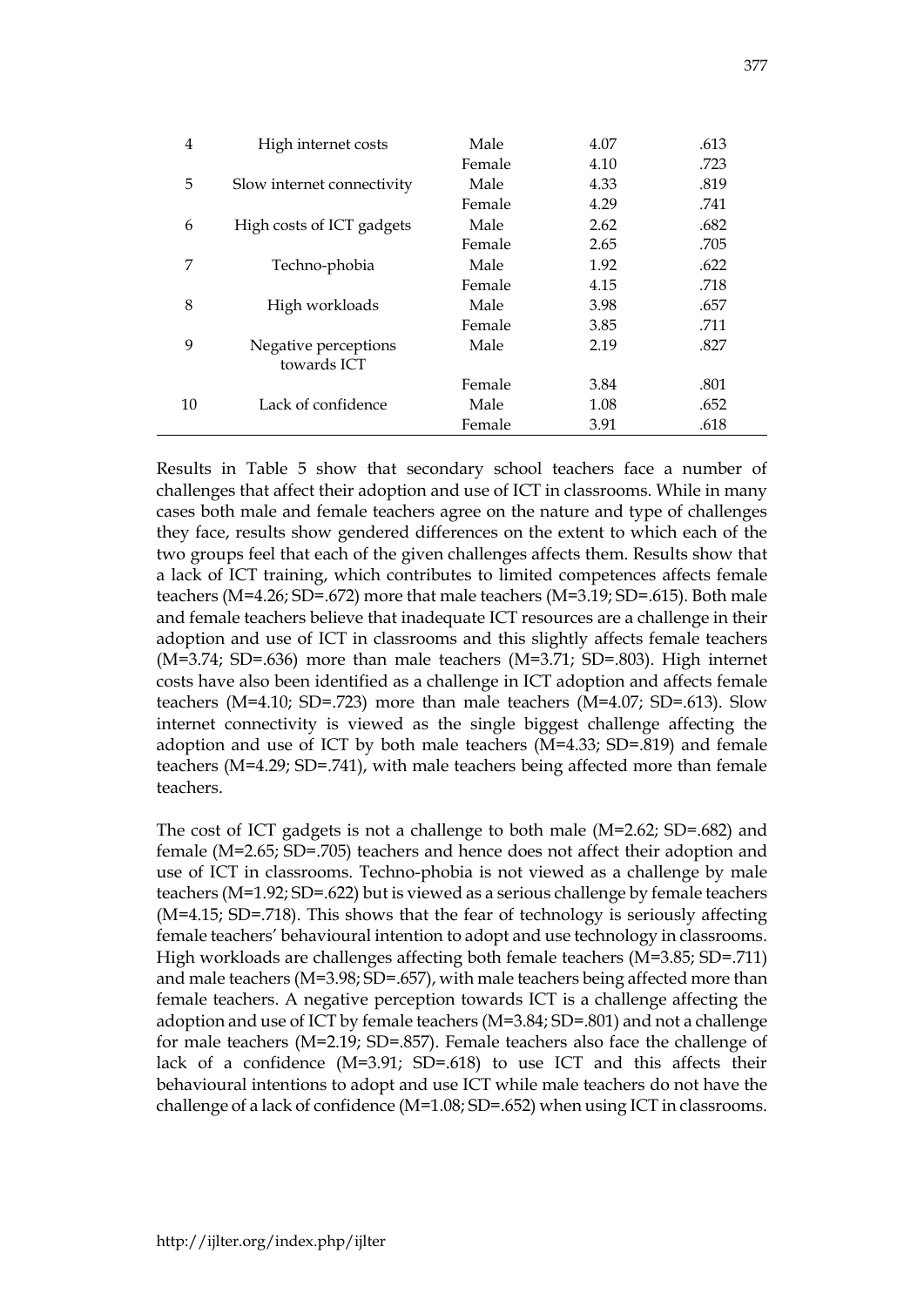### **5.4. Test of multicollinearity**

This section tests assumptions of multicollinearity using tolerance levels (TL) and Variance inflation factor (VIF) to determine whether or not assumptions of multicollinearity were violated.

| Table 6: Tolerance Test and Variance Inflation Factor |                         |                           |  |  |  |  |
|-------------------------------------------------------|-------------------------|---------------------------|--|--|--|--|
| Variance                                              | Collinearity statistics |                           |  |  |  |  |
|                                                       | Tolerance Level (TL)    | Variance Inflation Factor |  |  |  |  |
|                                                       |                         | (VIF)                     |  |  |  |  |
| <b>UIT</b>                                            | .725                    | 2.033                     |  |  |  |  |
| PD.                                                   | .803                    | 1.917                     |  |  |  |  |
| <b>ISS</b>                                            | .668                    | 1.958                     |  |  |  |  |
| AT                                                    | .551                    | 2.447                     |  |  |  |  |
| GE                                                    | .715                    | 3.725                     |  |  |  |  |
| BII                                                   | .649                    | 2.692                     |  |  |  |  |
| BA                                                    | .739                    | 4.019                     |  |  |  |  |

The results in Table 6 show that  $TL < 1.0$  and  $VIF < 10$  demonstrating that the assumptions of multicollinearity were satisfied in the study hence to show inference in the study would not be affected (Hair et al., 2017).

# **5.5. Hypotheses testing**

This section tested hypothesized relationship between independent variables (use of ICT in teaching, professional development in ICT of teaching staff, ICT support services, attitude toward ICT and gender) and the dependent variable (behavioural intention to adopt ICT).

| Model      | Unstandardized | Standard  | Standardized |        | 95%  |                |       |       |
|------------|----------------|-----------|--------------|--------|------|----------------|-------|-------|
|            | coefficients   | Error     | coefficients |        |      | confidence     |       |       |
|            |                |           |              |        |      | interval for B |       |       |
|            | B              | <b>SE</b> | β            | t      | Sig. | Lower          | Upper | $R^2$ |
|            |                |           |              |        |      | bound          | bound |       |
| 1          |                |           |              |        |      |                |       |       |
| (Constant) | .300           | .475      |              | .092   | .817 | .295           | .320  |       |
| <b>UIT</b> | .213           | .022      | .483         | 5.701  | .003 | .205           | .230  | .47   |
| <b>PD</b>  | .127           | .037      | .365         | 3.664  | .007 | .105           | .131  | .58   |
| <b>ISS</b> | .091           | .014      | .329         | 7.382  | .000 | .075           | .105  | .51   |
| AT         | .341           | .045      | .301         | 13.266 | .000 | .326           | .350  | .49   |
| GЕ         | .118           | .033      | .103         | 4.825  | .010 | .115           | .130  | .62   |

**Table 7: Model summary and regression coefficients of independent variables**

**Notes:** *Significant: p < .05; Dependent variable: Behavioural intention to adopt ICT; R<sup>2</sup> : Coefficient of determination*

The results in Table 7 show that the five variables have a positive and significant influence on the behavioural intentions of secondary school teachers to adopt and use ICT, demonstrating that H1, H2, H3, H3, H4 and H5 were all valid. The use of ICT (UIT) for teaching has the highest standardized coefficient value (β = .483; t = 5.701;  $p = 003$ ;  $p < .05$ ), showing that it has the highest influence towards ICT adoption and use by secondary school teachers. Professional development in ICT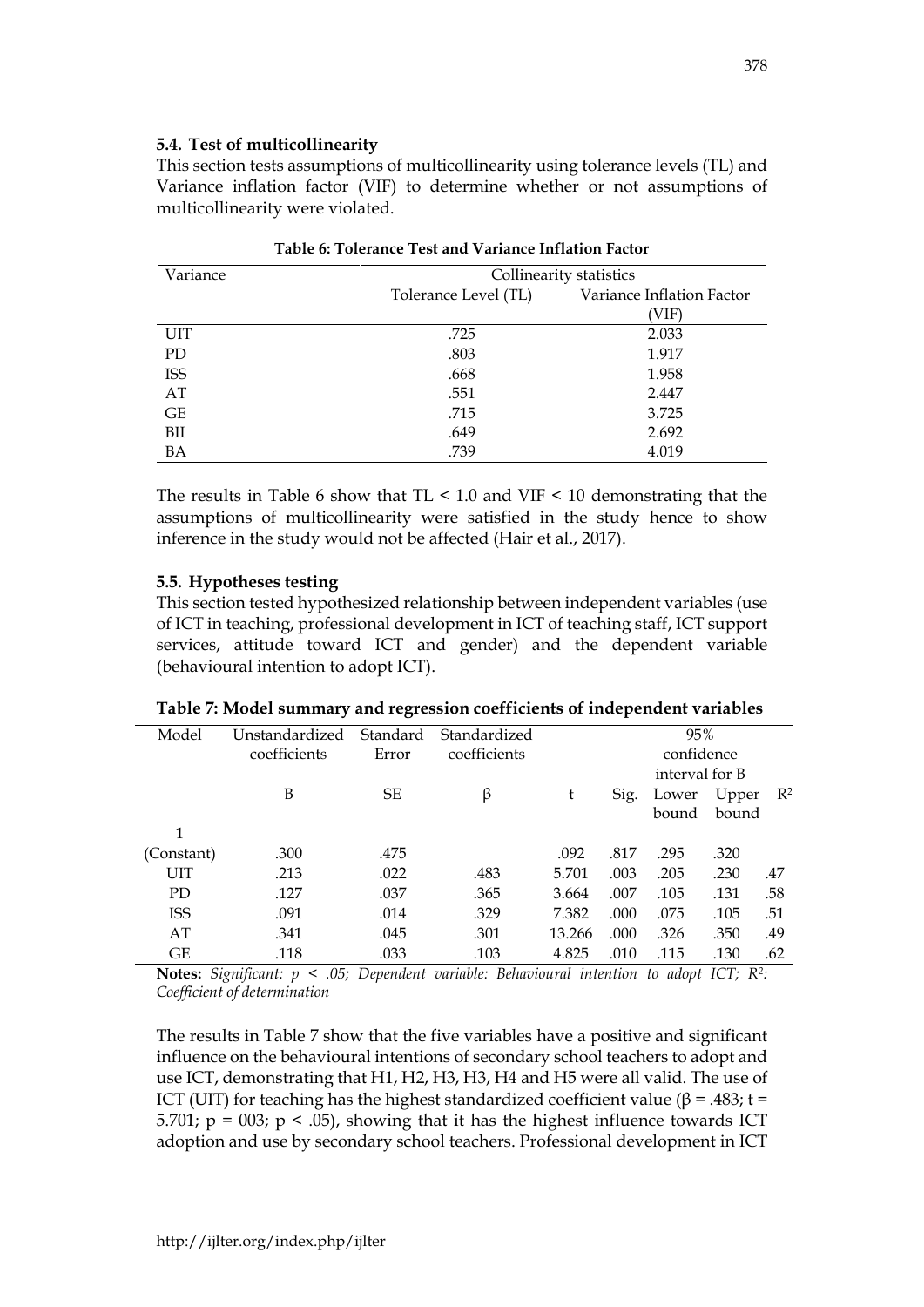(PD) has the second highest standardized coefficient ( $\beta$  = .365; t = 3.664; p = .007; p < .05), showing that it is the second most influential factor on the adoption and use of ICT by secondary school teachers. Institutional support services (ISS) have the third highest standardized coefficient (β = .329; t = 7.382; p = .000; p < .05), indicating that it is the third most influential factor on the adoption and use of ICT by secondary school teachers. Attitudes toward ICT has the fourth highest influence on the behavioural intentions of secondary school teachers to adopt and use ICT ( $\beta$  = .301; t = 13.266; p = .000; p < .05). Results further show that of the five factors, gender (GE) has the lowest standardized coefficient ( $\beta$  = .103; t = 4.825; p  $= .010$ ; p  $\leq .05$ ), which was an indication that gender of secondary school teachers had the least influence on the behavioural intentions of secondary school teachers to adopt and use ICT.

With regard to the contribution of each of the variables to the variation in the adoption of ICT by secondary school teachers, the results in Table 7 show that gender contributes the highest variation of 62% to the behavioural intentions of secondary school teachers to adopt ICT, followed by professional development (58%), institutional support services (51%), attitudes toward ICT (49%), and finally, the use of ICT for teaching, which contributes the least variation of 47% to the behavioural intention of secondary school teachers to adopt ICT. The whole model contributes 68% of the variation to the behavioural intentions of secondary school teachers to adopt and use ICT in their classrooms.

# **6. Discussion**

The purpose of the study was to establish determinants of behavioural intentions of secondary school teachers in Zimbabwe to adopt and use technology. The TAM was used as a theoretical framework that informed the study. Factors that include the use of ICT for teaching (UIT), professional development in ICT (PDI), ICT support services, attitudes toward ICT and gender (GE) were tested to determine whether they influenced teachers' behavioural intentions to adopt and use ICT in secondary schools.

It was established in the study that teaching using ICT has a significant and positive influence on the behavioural intentions of secondary school teachers to adopt and use ICT. These results suggest that teachers who frequently teach using technology in their classes tend to find the technology useful and eventually are highly likely to develop behavioural intentions to adopt and use it. These results are consistent with findings of earlier studies. In their study also, Tri Anni et al. (2018) established that teachers who use ICT for teaching perceive ICT as useful to the performance of their tasks and tend to develop behavioural intentions to adopt and use it. Kong (2019), Orser et al. (2019) and Wong et al. (2012) also established that teachers who use ICT in teaching believing that the use of such ICT in their teaching will make the performance of their tasks easier and more productive, tend to eventually develop behavioural intentions to adopt the technology in their classrooms.

It also emerged in the current study that professional development of teachers in ICT has a significant and positive influence on their behavioural intentions to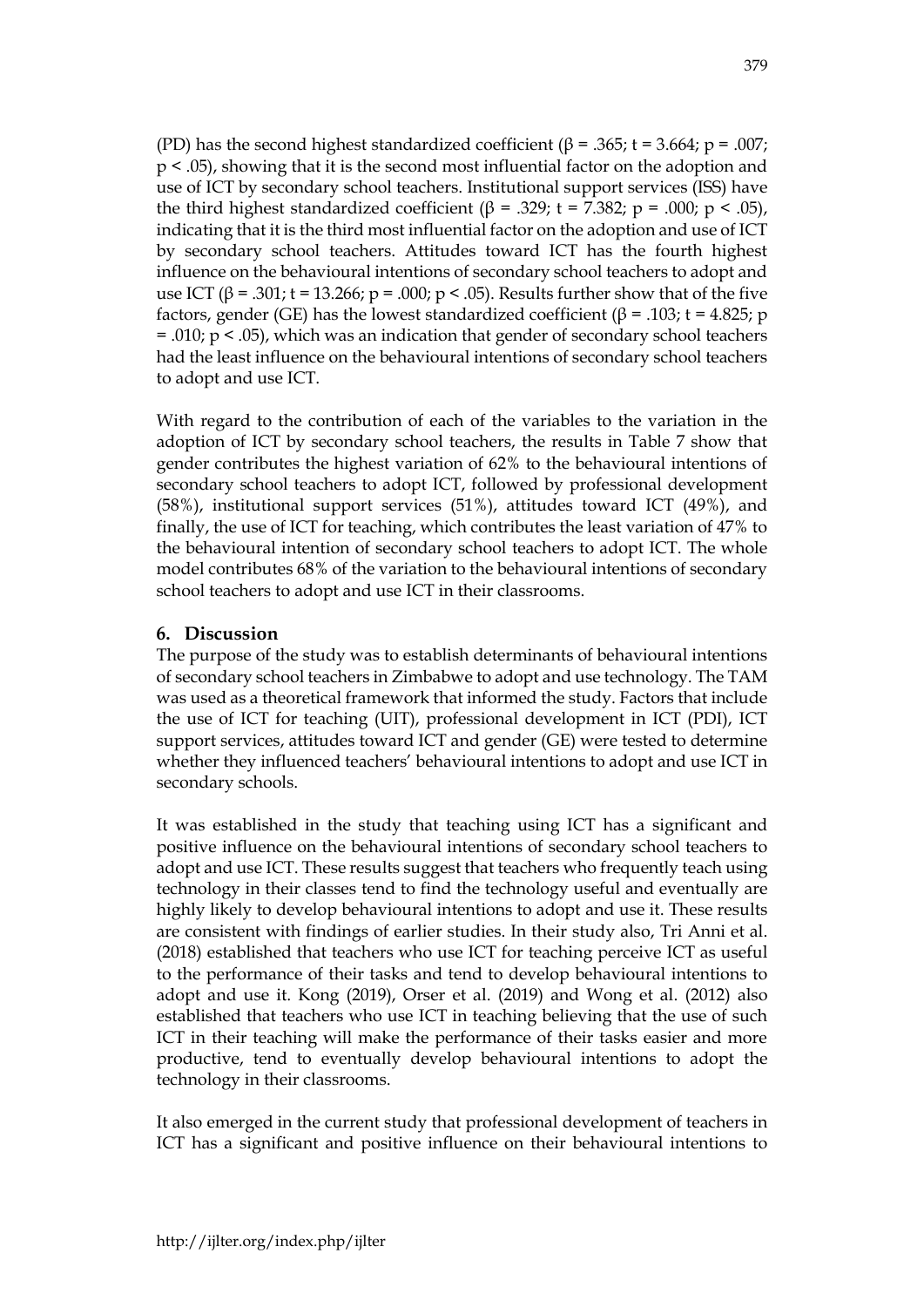adopt and use it. This suggests that teachers who receive professional development training in ICT develop behavioural intentions to adopt and use the ICT because of the knowledge and skills they would have acquired. A study by Tri Anni et al (2018) found that teachers who undergo periodic training in ICT develop confidence in the use of ICT and are more likely to develop behavioural intentions to adopt it when compared to those who do not undergo periodic training. Separate studies by Marios (2020) and De Clercq and Shalem (2014) also found that teacher professional development in ICT helps teachers acquire particular ICT knowledge, skills and attitudes that help in the development confidence in the teachers as well as behavioural intentions to adopt the ICT for teaching.

Results of this study indicated that ICT support services have a significant and positive effect on the behavioural intentions of secondary school teachers to adopt ICT. These results suggest that for teachers to develop behavioural intentions to adopt ICT, schools must have an ICT support infrastructure that include a team of qualified ICT support staff that are capable of offering timely and effective support to the teachers. The results also suggest that schools should also have supportive institutional management, which ensures that all necessary ICT resources are available as needed by students and their teachers. Such support will give the teachers the much-needed confidence and motivation to use ICT leading to the development of positive attitudes toward as well as behavioural intentions to adopt ICT. These results confirm findings of earlier studies. Separate studies by Baturay et al. (2017) and Teeroovengadum et al. (2017) established that a supportive institutional environment that has adequate ICT systems maintenance and update tools, adequately trained ICT support personnel, and a supportive leadership, is a vehicle for promoting behavioural intentions by teachers to adopt ICT.

It also emerged from the study that attitudes of teachers towards ICT have a significant influence on their behavioural intentions to adopt ICT. These results suggest that the nature of attitudes, whether positive or negative, have a significant effect on whether or not teachers adopt ICT. This means that teachers with positive attitudes towards ICT are more likely to adopt ICT while those with negative attitudes are also less likely to adopt ICT. This is in line with findings of earlier studies. De-Graft (2018) in his study found that teachers who have positive attitudes towards ICT, more often than not, develop behavioural intentions to adopt that technology.

It further emerged from the study that gender has a significant and positive influence on the behavioural intentions of secondary school teachers to adopt ICT. The issue of gender differences in the adoption of technology has been widely studied with conclusions showing mixed results with regard to whether gender significantly affects behavioural intentions of teachers to adopt technology. In the context of the current study, the results suggest that there are gender differences in the behavioural intentions of teachers to adopt technology. These results are consistent with findings of earlier studies. As Dosaya, et al. (2020) found in their study, female teachers are more likely to use technology for teaching only when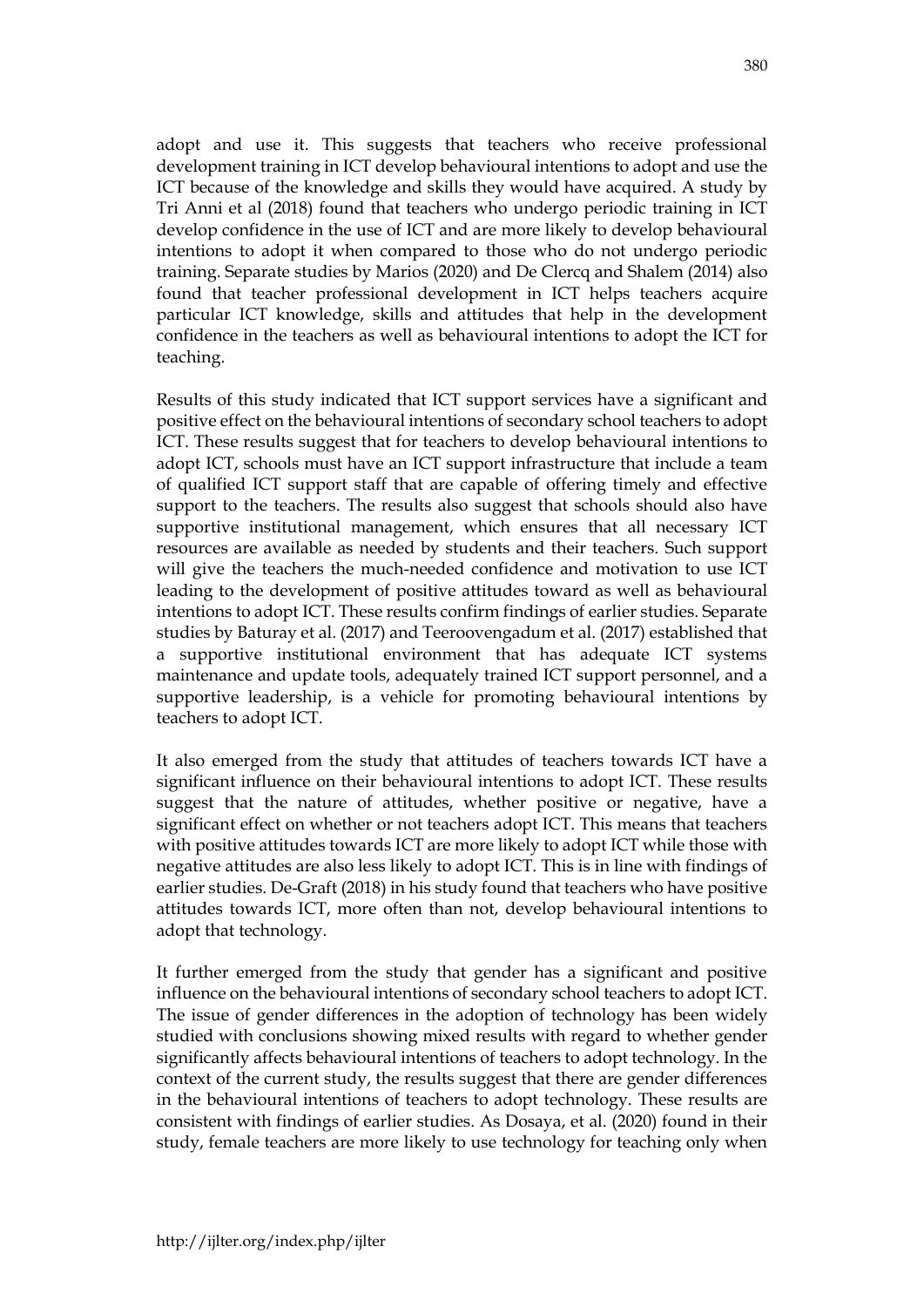they perceive the technology to be easy to use. A study by Pham et al., (2020) also found that there are significant differences between male and female teachers with regard to behavioural intentions to adopt and use technology due to the fact that male teachers hold the belief that using technology helps them perform their tasks better while female teachers mostly use technology when they believe the effort required to use technology is minimum.

The findings of the study were that the behavioural intentions to adopt technology by teachers are affected by a number of challenges. Such challenges include inadequate ICT infrastructure, high costs of data bundles, high costs of ICT support technologies and maintenance, as well as unreliable power supplies among others. These challenges have slowed the speed by which ICT is integrated into the education system. A number of studies alluded to these challenges. Separate studies by UNESCO (2017), Machivenyika (2018), Mandina (2015) and Manhibi (2019) found that the above challenges were among some of the main challenges that are affecting the adoption of ICTs in schools.

# **7. Limitations of the study**

The study used a quantitative approach only to establish factors influencing the behavioural intentions of secondary school teachers to adopt and use ICT and this may have potentially limited the breadth and depth of the study. Future studies can also use a qualitative or mixed methods approach on the same topic.

# **8. Conclusion**

The purpose of the study was to establish factors that act as predictors of behavioural intentions of secondary school teachers to adopt and use ICT in their classrooms. The study was informed by the Technology Acceptance Model (TAM) from which a research model was designed. Based on the findings of this study, it was concluded that teachers who view technology as being easy to use, useful to their tasks, who receive adequate technical support from ICT support teams, and undergo professional development training in the use of ICT, are highly likely to develop behavioural intentions to adopt ICT. This means that the following factors: the use of ICT for teaching, professional development of staff, institutional support services, attitudes toward ICT significantly influenced the likelihood of secondary school teachers to adopt and use ICT in their classrooms. It was also concluded that gender has a significant influence on the likelihood of secondary school teachers adopting ICT in their classrooms with male teachers showing greater propensity to adopt and use technology compared to female teachers.

# **9. Recommendations and Practical Implications**

A number of recommendations were made based on the results of the study. It was recommended that since technology has become a requirement for teaching and learning in schools in this digital era and also due to pandemics such as COVID-19, it is important that teachers develop positive attitudes towards and behavioural intentions to adopt and use technology. It was also recommended that secondary schools needed to recruit qualified ICT support staff who are able to offer timely and effective technical support to teachers. Due to high internet costs, it was also recommended that schools needed to enter into partnerships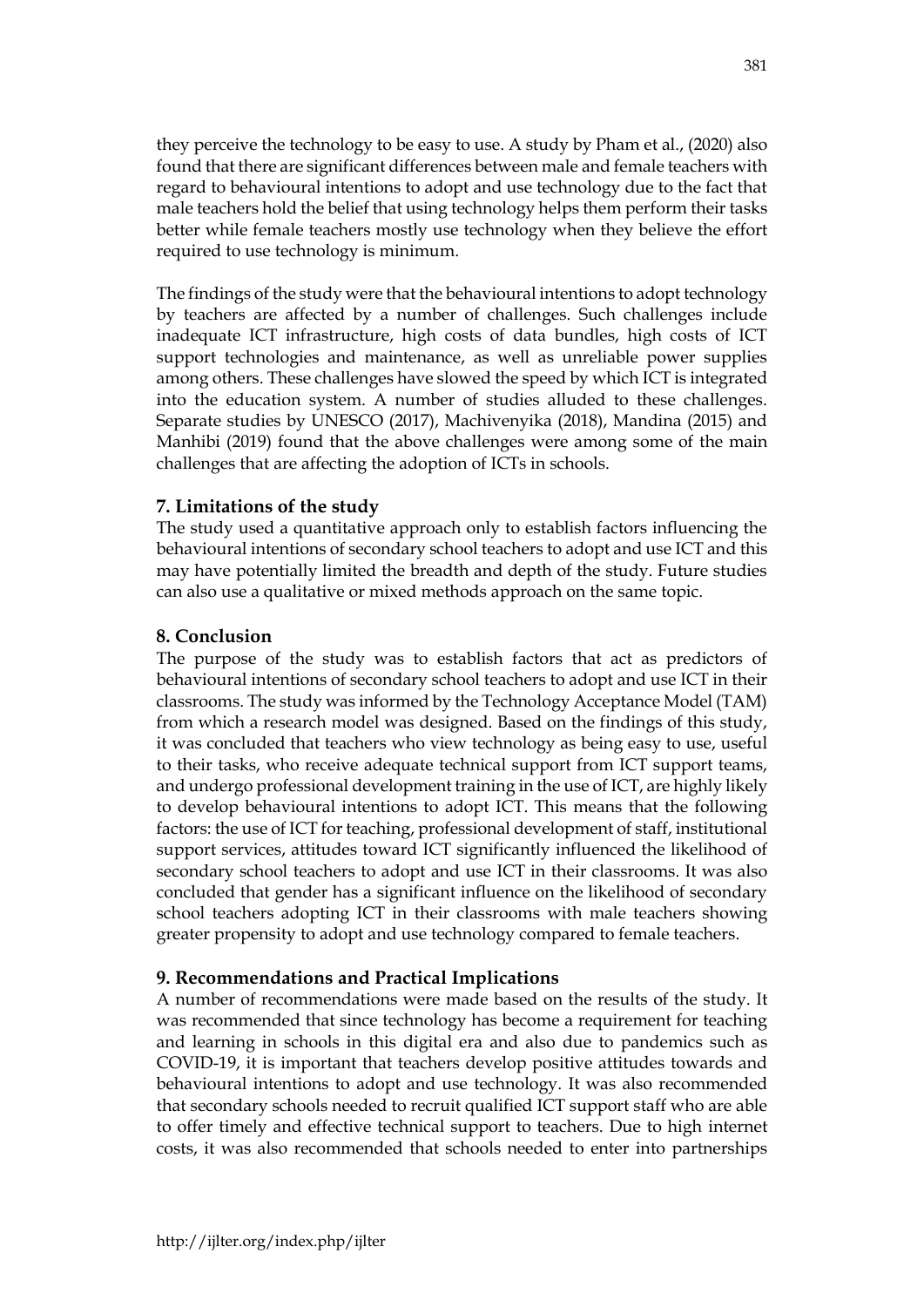with industry for some forms of collaborations, which could lead to sponsorships. Continuous and periodic training of teachers in ICT was also recommended as a critical process for re-skilling and up-skilling teachers with necessary ICT knowledge and skills for them to continue having positive attitudes towards ICT and develop behavioural intentions to adopt and use ICT.

The adoption and use of ICT in teaching in secondary schools is critical not only for ensuring innovative teaching, but most importantly for enhancing access to education by students. This study therefore provides practical implications for the effective adoption and use of technology in schools. Firstly, the study demonstrates that professional development is important for confidence building and motivation of teachers to be able to develop behavioural intentions to adopt and use ICT. Secondly, the study highlights the importance of ICT support infrastructure, supportive institutional leadership, as well as the development of positive attitudes in teachers as strategies for ensuring the development of behavioural intentions to adopt and use ICT by teachers. Finally, the study has implications on both policy and practice on enhancing the adoption of ICT by teachers in secondary schools.

#### **Acknowledgements**

The researchers wish to thank all teachers and their institutional management for the successful completion of this study.

#### **10. References**

- Abuhmaid, A. (2011). ICT training courses for teacher professional development in Jordan. *Turkish Online Journal of Educational Technology-TOJET*, *10*(4), 195–210.
- Ardies, J., De Maeyer, S., Gijbels, D., & van Keulen, H. (2015). Learners' attitudes towards technology. *International Journal of Technology and Design Education*, *25*(1), 43-65.
- Attis, J. (2014). *An investigation of the variables that predict teacher e-learning acceptance.*  [Doctoral thesis, Libert University, Lynchburg, VA].
- Aung T. N., & Khaing S. S. (2016) Challenges of implementing e-Learning in developing countries: A Review. In T. Zin, J.W. Lin, J. S. Pan, P. Tin, M. Yokota (Eds.) *Genetic and Evolutionary Computing. GEC 2015. Advances in Intelligent Systems and Computing*, vol 388. Springer, Cham.
- Baishakhi, B., & Kamal, D. (2016). Role of ICT in 21st century's teacher education. *International Journal of Education and Information Studies*, *6*(1), 1-6.
- Baturay, M. H., Gökçearslan, Ş., & Ke, F. (2017). The relationship among pre-service teachers' computer competence, attitude towards computer-assisted education, and intention of technology acceptance. *International Journal of Technology Enhanced Learning, 9*(1), 1–13.
- Binglimas, K. (2009). Barriers to the successful integration of ICT in teaching and learning environments: A review of the literature. *Eurasia Journal of Mathematics, Science & Technology Education, 5*(3), 235–245.
- Broos, A. (2005). Gender and information and communication technologies (IT) anxiety: Male self-assurance and female hesitation. *Cyber Psychology & Behaviour*, *8*(1), 21– 31.
- Buckenmeyer, J. A. (2010). Beyond computers in the classroom: Factors related to technology adoption to enhance teaching and learning. *Contemporary Issues in Education Research*, *3*(4), 27.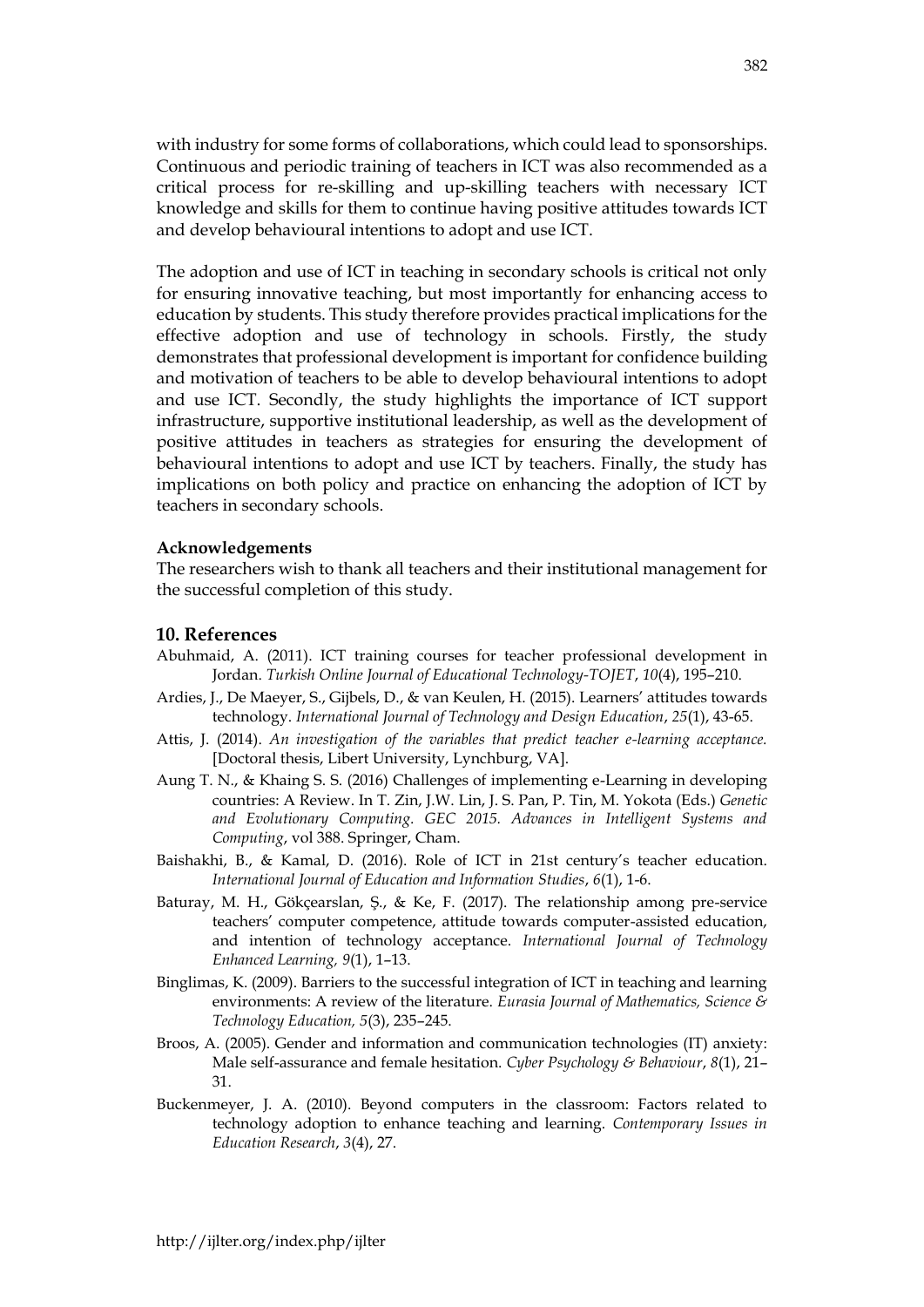- Christopouloshttps, A. & Sprangers, P. (2021). Integration of educational technology during the Covid-19 pandemic: An analysis of teacher and student receptions. C*ogent Education*, *8*(1), 1-27. https://doi.org/10.1080/2331186X.2021.1964690
- Christopoulos, A., Conrad, M., & Shukla, M. (2018). Increasing student engagement through virtual interactions: How? *Virtual Reality*, *22*(4), 353–369. https://doi.org/10.1007/s10055-017-0330-3.
- Creswell, J. W., & Plano Clark, V. L. (2017). *Designing and conducting mixed methods research, 3rd ed.* Thousand Oaks, CA: Sage.
- Davis, F. D. (1989). Perceived Usefulness, Perceived Ease Of Use, And User Acceptance. *MIS Quarterly, 13*(3), 319-340.
- De Clercq, F., & Shalem, Y. (2014). Teacher knowledge and employer-driven professional development: A critical analysis of the Gauteng Department of Education programmes. *Southern African Review of Education with Education with Production*, *20*(1), 129–147.
- Dlamini, R., & Mbatha, K. (2018). The discourse on ICT teacher professional development needs: The case of a South African teachers' union. *International Journal of Education and Development using Information and Communication Technology (IJEDICT), 14* (2), 17-37.
- Dosaya, D., Shukla, T., & Nirban, V.S. (2020). Transformation of Academic Ecology through Information Communication Technology adoption. *International Journal of Information and Education Technology, 10*(5), 372-377.
- Dzinotyiweyi, M., & Taddese, A. (2020). *EdTech in Zimbabwe: A rapid scan (EdTech Hub 2, country scan No. 4).* https://doi.org/10.5281/zenodo.3903838
- De-Graft, J. D. (2018). *Assessing the use of Information and Communication Technology in teaching and learning in secondary schools.* Library Philosophy and Practice. https://www.researchgate.net/publication/328931869\_The\_Adoption\_and\_use \_of\_Ict\_in\_Teaching\_and\_Learning\_in\_Secondary\_Schools
- Francom, G. M. (2020). Barriers to technology integration: A time-series survey study. *Journal of Research in Technology Education*, *52*(1), 1–16. https://doi.org/10.1080/15391523.2019.1679055
- Gebre, E., Saroyan, A., & Bracewell, R. (2014). Learners' engagement in technology rich classrooms and its relationship to professors' conceptions of effective teaching. *British Journal of Educational Technology, 45*(1), 83-96.
- Ghavifekr, S., & Rosdy, W. A. W. (2015). Teaching and learning with technology: Effectiveness of ICT integration in schools. *International Journal of Research in Education and Science (IJRES*), *1*(2), 175-191.
- Hair, J. F., Hult, G. T. M., Ringle, C. M., & Sarstedt, M. (2017). *A primer on partial least squares structural equation modelling (PLS-SEM) (2nd ed.).* Thousand Oaks, CA: Sage.
- Hair, J. F., Hult, G. T. M., Ringle, C. M., & Sarstedt, M. (2014). *A primer on partial least squares structural equation modelling (PLS-SEM).* Thousand Oaks, CA: Sage.
- Hamadin, K. (2017). Implementation e-learning among Jordanian School's Management. *Journal of Education and Practice*, *8*(11), 79-87.
- Hayes, D. N. A. (2007). ICT and learning: Lessons from Australian classrooms. *Computers & Education*, *49*(2), 385-395.
- Kay, R. (2006). Addressing gender differences in computer ability, attitudes and use: The laptop effect. *Journal of Educational Computing Research*, *34*(2), 187–211.
- Kong, S. C. (2019). Partnership among schools in e-Learning implementation: Implications on elements for sustainable development. *Educational Technology & Society*, *22*(1), 28–43.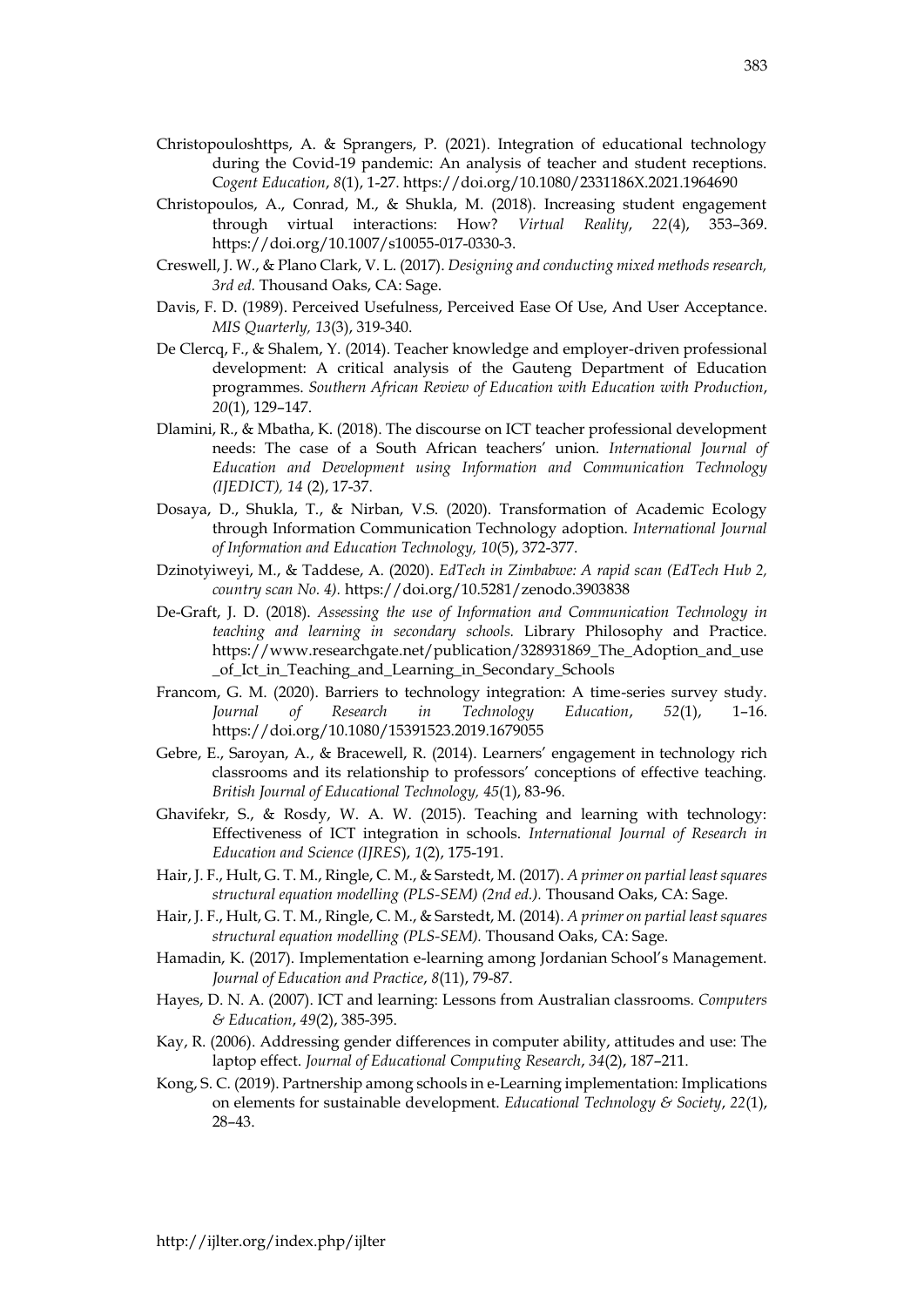- Konyana, S., & Konyana, E. G. (2013). Computerization of rural schools in Zimbabwe: Challenges and opportunities for sustainable development: the case of Chipinge District, South-East Zimbabwe. *African Journal of Teacher Education*, *2*(3), 1-13.
- Machivenyika, F. (2018, March 15). *President launches national ICT policy.* The Herald. https://www.herald.co.zw/just-in-president-launches-ict-policyframework/
- Mandina, S. (2015). Integrating ICTs into the environmental science primary school classroom in Chegutu district, Zimbabwe: problems and solutions. *European Journal of Science and Mathematics Education*, *3*(1), 90–96.
- Manhibi, R, (2019). *Information and Communication Technologies integration into early childhood development education in Masvingo Province, Zimbabwe: A Critical Analysis*. PhD Dissertation submitted to the University of Kwazulu-Natal, SA.
- Mansour, N., Alshamrani, S., Aldahmash, A., & Alqudah, B. (2011). *Perceived professional development needs for Saudi Arabian science teachers*. https://www.esera.orh/media/
- Mario, C. (2020, February 20). *Complementary Hypotheses for Technology Analyses and Innovation Management*. Working Paper CocciaLab n. 46/2020, CNR -- National Research Council of Italy, 2020. https://ssrn.com/abstract=3541596.
- Mayer, R. E. (2019). Computer games in education. *Annual Review of Psychology*, *70*(1), 531– 549. https://doi.org/ 10.1146/annurev-psych-010418-102744.
- McCombes, S. (2020). *Descriptive research.* https://www.scribbr.com/methodology/descriptive-research/
- Mishra, M. P., Sharma, V. K., & Tripathi, R. C. (2008). *ICT as a tool for teaching and Learning in Respect of learner with disability*. http://wikieducator.org/images/7/7b/SJ%7B\_%7DM.P.Mishra.pdf
- Musarurwa, T. (2018). *Constant review vital for National ICT Policy*. The Sunday Mail (Zimbabwe). https://www.sundaymail.co.zw/constant-review-vital-fornational-ict-policy
- Mutisya, D. N., & Makokha, G. L. (2016). Challenges affecting adoption of e-learning in public universities in Kenya. *E-Learning and Digital Media*, *13*(3–4), 140–157.
- Mutuku, M. N. (2018). An investigation of the factors influencing the integration of ICT in teaching and learning process in public secondary schools in Machakos county, Kenya. *International Journal of Economics, Commerce and Management, VI*(4), 418- 441.
- Nikolopoulou, K., & Gialamas, V. (2015). Barriers to the integration of computers in early childhood settings: Teachers' perceptions. *EAIT*, *20*(2), 285–301. https:// doi.org/10.1007/s10639-013-9281-9
- Odhiambo, O. S. (2013). *Use of information communication technology in teaching and learning processes in secondary schools in Rachuonyo South District, Homa-bay County, Kenya.* Masters Dissertation, University of Nairobi.
- OECD. (2019). *TALIS 2018 Results (Volume I): Teachers and school leaders as lifelong Learners*. TALIS, OECD Publishing, Paris, https://doi.org/10.1787/1d0bc92a-en
- Orji, R. (2010) Impact of gender and nationality on acceptance of a digital library: An empirical validation of nationality based UTAUT using SEM. *Journal of Emerging Trends in Computing and Information Sciences*, *1*, 68-79.
- Orser, B., Riding, A., & Li, Y. (2019). Technology adoption and gender-inclusive entrepreneurship education and training. *International Journal of Gender and Entrepreneurship, 11*(3), 273-298.
- Oscarson, D. J. (1976). *Factors associated with vocational teacher proneness toward the adoption of innovations.* Unpublished doctoral dissertation, Virginia Polytechnic Institute and State University.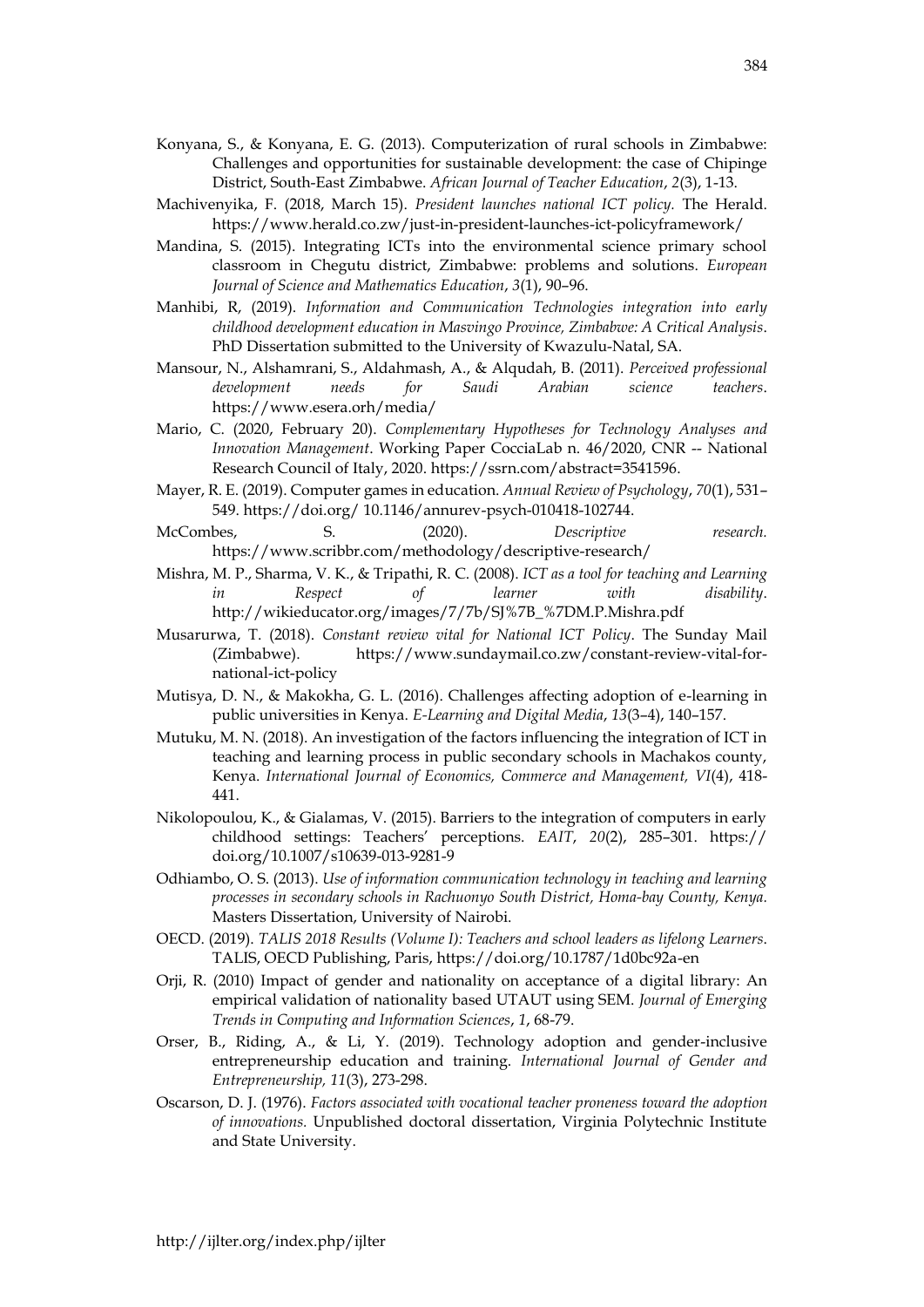- Perrotta, C. (2013). Do school-level factors influence the educational benefits of digital technology? A critical analysis of teachers' perceptions. *British Journal of Educational Technology, 44*(2), 314-327.
- Pham, T. B. T., Danga, L. A., Lea, T. M. H., & Lea, T. H. (2020). Factors affecting teachers' behavioral intention of using information technology in lecturing economic universities. *Management Science Letters*, *10*, 2665-2672.
- Reich, J. (2020). *Failure to Disrupt: Why technology alone can't transform education*. Harvard University Press.
- Reyna, J. (2016). Bringing Knowledge to Life: Implementing e-learning across the School of Education. *International Journal on E-Learning*, *15*(1), 101-120.
- Rudhumbu, N. (2020). Antecedents of university lecturers' intentions to adopt information and communication technology in Zimbabwe. *Education and Information Technologies, 6*, 127-143.
- Scherer, R., Siddiq, F., & Tondeur, J. (2019). The technology acceptance model (TAM): A meta-analytic structural equation modeling approach to explaining teachers' adoption of digital technology in education. *Computers & Education*, *128*, 13–35. https://doi.org/ 10.1016/j.compedu.2018.09.009
- Schoonenboom, J. (2014). Using an adapted, task-level technology acceptance model to explain why instructors in higher education intend to use some learning management system tools more than others. *Computers & Education*, *71*, 247–256.
- Teeroovengadum, V., Heeraman, N., & Jugurnath, B. (2017). Examining the antecedents of ICT adoption in education using an extended technology acceptance model (TAM). *International Journal of Education and Development using Information and Communication Technology (IJEDICT), 13*(3), 4–23.
- Teo, T., Fan, X., & Du, J. (2015). Technology acceptance among pre-service teachers: Does gender matter? *Australasian Journal of Educational Technology*, *31*(3), 235–251.
- Teo, T., & Huang, F. (2018). Investigating the influence of individually espoused cultural values on teachers' intentions to use educational technologies in Chinese universities. *Interactive Learning Environments*. https://doi.org/10.1080/10494820.2018.1489856
- Teo, T., Huang, F., & Hoi, C. K. W. (2018). Explicating the influences that explain intention to use technology among English teachers in China. *Interactive Learning Environments, 26*(4), 460–475.
- Teo, T., Lee, C. B., & Chai, C. S. (2008). Understanding pre-service teachers' computer attitudes: Applying and extending the Technology Acceptance Model. *Journal of Computer Assisted Learning, 24*(2), 128–143.
- Teo, T. (2019). Learners and teachers' intention to use technology: Assessing their measurement equivalence and structural invariance. *Journal of Educational Computing Research, 57*(1), 201-225.
- Thatcher, J. B., & Perrewé, P. L. (2012). An empirical examination of individual traits as antecedents to computer anxiety and computer self-efficacy. *MIS Quarterly, 26*(4), 381–396.
- The Research Advisors. (2006). *Sample size table.* https://www.researchadvisors.com/tools/SampleSize.htm
- Tondeur, J., Aesaert, K., Pynoo, B., Braak, J., Fraeyman, N., & Erstad, O. (2017). Developing a validated instrument to measure preservice teachers' ICT competencies: Meeting the demands of the 21st century. *British Journal of Educational Technology*, *48*(2), 462- 472.
- Tri Anni, C., Sunawan, S., & Haryono, H. (2018). *School counselors' intention to use technology: The technology acceptance model*.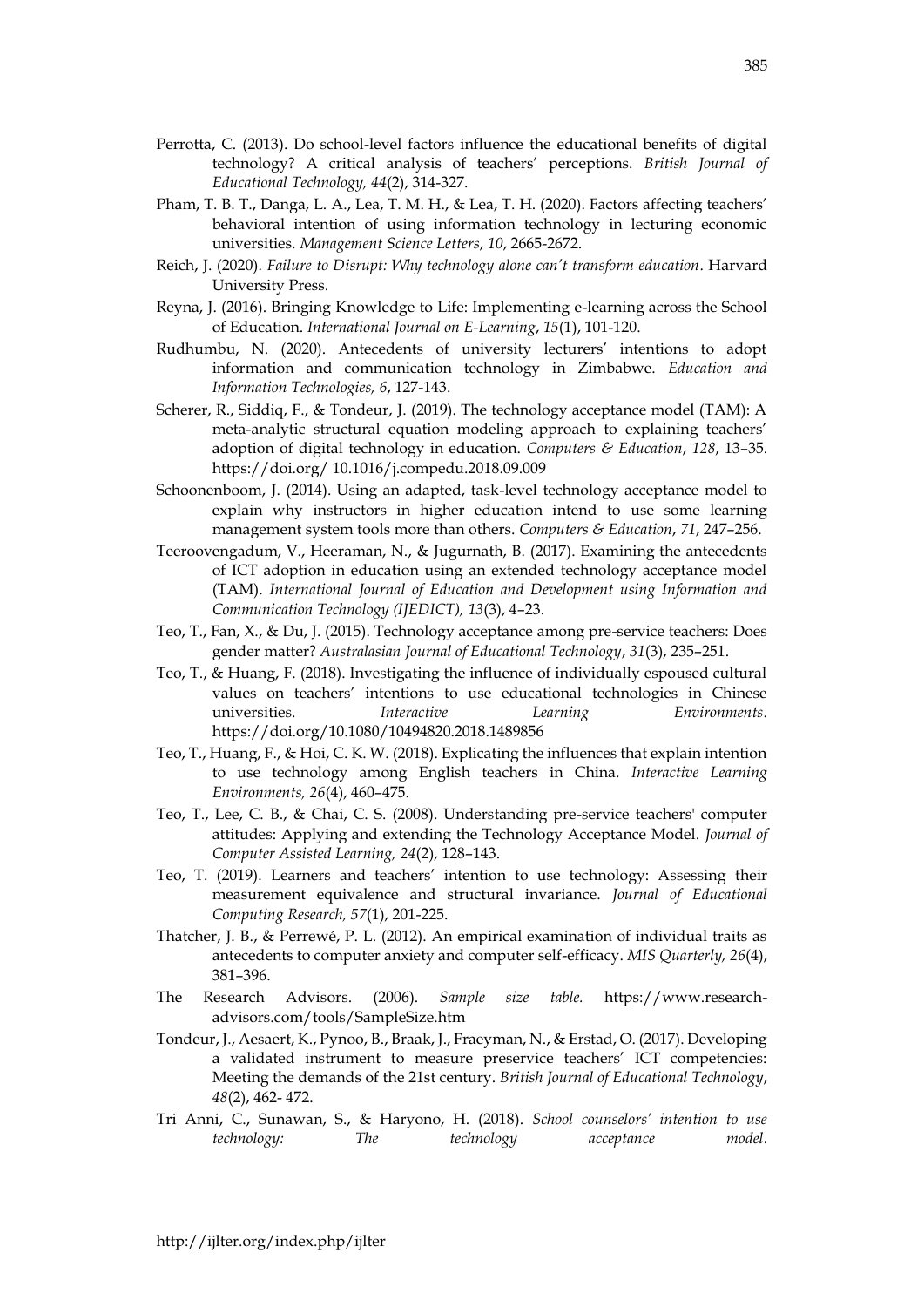https://www.researchgate.net/publication/324438702\_School\_Counselors'\_Int ention\_to\_Use\_Technology\_The\_Technology\_Acceptance\_Model.

- UNESCO. (2017). *Report of the Southern Africa Regional Meeting on ICTs in Education*. http://www.unesco.org/new/fileadmin/multimedia/field/Harare/pdf/ICTs EDZIM.pdf
- UNESCO. (2020). *The Global Risk Report*. New York: Henslin Press.
- Venkatesh, V., & Bala, H. (2008). Technology Acceptance Model 3 and a research agenda on interventions. *Decision Science*, *39*(2), 273-312.
- Vongkulluksn, V. W., Xie, K., & Bowman, M. A. (2018). The role of value on teachers' internalization of external barriers and externalization of personal beliefs for classroom technology integration. *Computers & Education*, *118*(3), 70–81.
- Wang, H. Y., & Wang, S. H. (2010). User acceptance of mobile Internet based on the unified theory of acceptance and use of technology: Investigating the determinants and gender differences. *Social Behavior and Personality*, *38*(3), 415.
- Welch, T. (2012). Teacher Development: What works and how can we learn from this and maximise the benefits? *Presentation at the Teachers' Upfront meeting*. Johannesburg: Wits School of Education.
- Williams, D., Coles, L., Richardson, A., Wilson, K., & Tuson, J. (2000). Integrating Information and Communications Technology in Professional Practice: An analysis of teachers' needs based on a survey of primary and secondary teachers in Scottish schools. *Journal of Information Technology for Teacher Education, 9*, 167- 182.
- Wong, K., Teo, T., & Russo, S. (2012). Influence of gender and computer teaching efficacy on computer acceptance among Malaysian student teachers: An extended technology acceptance model. *Australasian Journal of Educational Technology*, *28*(7), 1190-1207.
- Zhu, C., & Urhahne, D. (2018). The use of learner response systems in the classroom enhances teachers' judgment accuracy. *Learning and Instruction*, *58*, 255–262. https://doi.org/10.1016/j.learninstruc.2018. 07.011
- Zimbabwe Ministry of Primary and Secondary Education. (2019). *ICT Policy for Primary and Secondary Education (2019 - 2023)*. https://docs.edtechhub.org/lib/ZK7M3DZ9
- Zimbabwe National Statistics Agency. (2017). *Information and Communications Technology (ICT) Census*. https://docs.edtechhub.org/lib/TWM5YZVL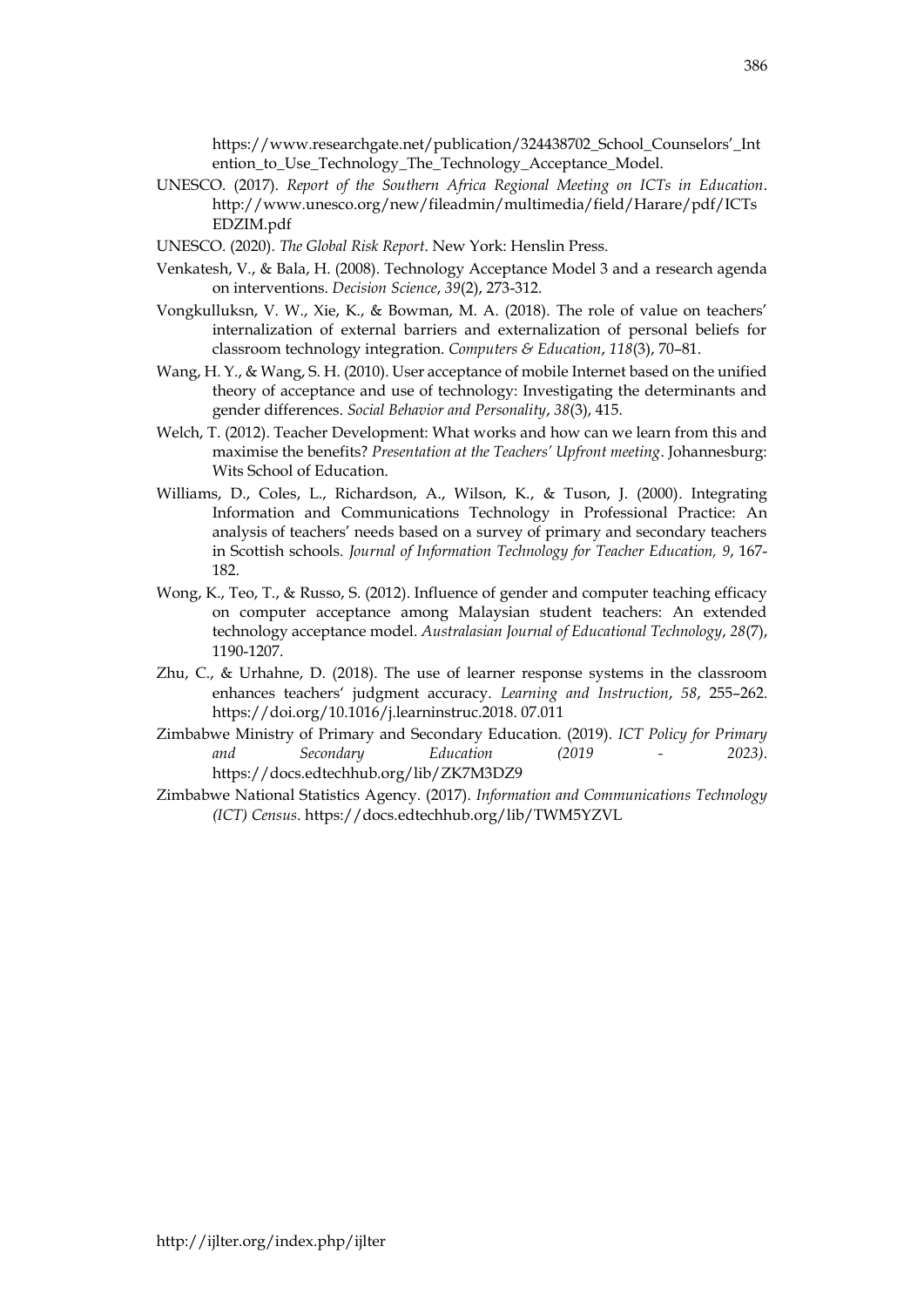# **Appendix**

### **QUESTIONNAIRE FOR TEACHERS**

# **RESEARCH TITLE: Predictors of behavioural intentions of teachers to adopt and use information and communication technologies in secondary schools**

# **INSTRUCTIONS:**

You are requested to take about 20 minutes to answer the following questionnaire. Kindly use X in the box bearing your choice of response to each of the given statements.

# **SECTION A: DEMOGRAPHIC PROFILES**

| 1. Age: 21-30 yrs.<br>31-40 yrs.<br>$50+$ yrs<br>41-50 yrs.                              |
|------------------------------------------------------------------------------------------|
| 2. Gender: Male<br>Female                                                                |
| 3. Educational level: C.E<br>Dip.Ed.<br>Bachelor's degree                                |
| Master's degree<br>Other                                                                 |
| 4. Teaching experience: $\lt 5$ yrs.<br>$5-10$ yrs.<br>$11-20$ yrs.<br>$20+$ yrs.        |
| 5. Level taught: Form $1 \mid \cdot \cdot$ Form $2 \mid \cdot \cdot$<br>Form 3<br>Form 4 |
| Arts and social sciences<br>6. Area of specialization: Sciences<br>Commerce              |
| ICT<br>Creative arts                                                                     |
| <b>SECTION B: FACTORS INFLUENCING ICT ADOPTION</b>                                       |

|     | Use of ICT for teaching                      |              |    |   |   |    |  |
|-----|----------------------------------------------|--------------|----|---|---|----|--|
| SN  | <b>ITEM</b>                                  | SDA          | DA | N | A | SA |  |
| 1.  | I use technology for teaching most of the    | $\mathbf{1}$ | 2  | 3 | 4 | 5  |  |
|     | time.                                        |              |    |   |   |    |  |
| 2.  | I am confident of teaching using technology. |              |    |   |   |    |  |
| 3.  | Teaching using technology helps in           |              |    |   |   |    |  |
|     | facilitating collaborative teaching.         |              |    |   |   |    |  |
| 4.  | I enjoy teaching using technology.           |              |    |   |   |    |  |
| 5.  | The academic performance of my students      |              |    |   |   |    |  |
|     | improves when I teach using technology.      |              |    |   |   |    |  |
| 6.  | My ability to teach improves when I teach    |              |    |   |   |    |  |
|     | using technology.                            |              |    |   |   |    |  |
| 7.  | My communication with both students and      |              |    |   |   |    |  |
|     | their parents improves when I teach using    |              |    |   |   |    |  |
|     | technology.                                  |              |    |   |   |    |  |
| 8.  | My lesson planning has improved as a         |              |    |   |   |    |  |
|     | result of teaching using technology.         |              |    |   |   |    |  |
| 9.  | Teaching using technology makes my lesson    |              |    |   |   |    |  |
|     | interactive and interesting.                 |              |    |   |   |    |  |
| 10. | Teaching using technology has improved       |              |    |   |   |    |  |
|     | the motivation levels of my students.        |              |    |   |   |    |  |
|     |                                              |              |    |   |   |    |  |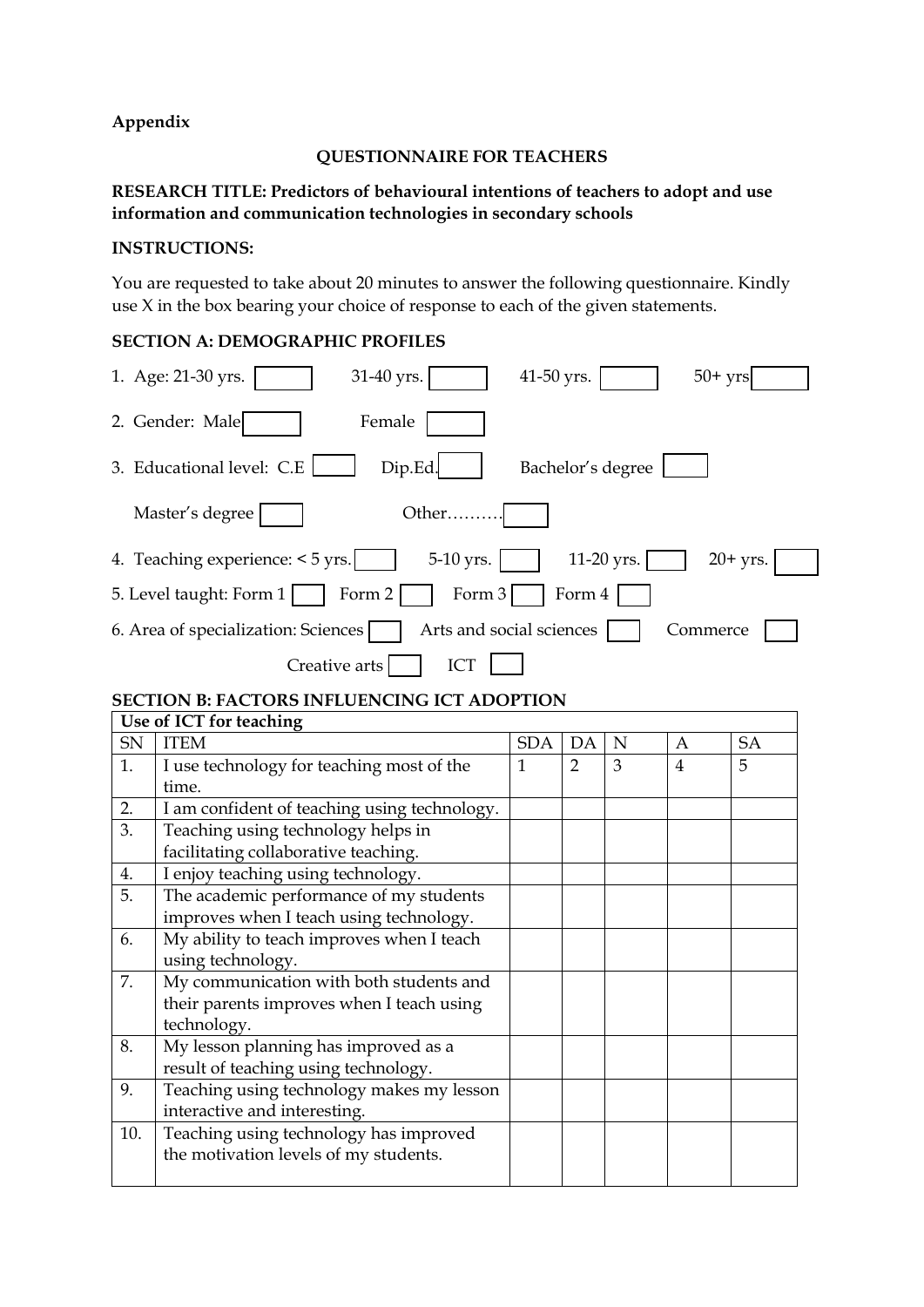|     | Professional development in ICT                    |              |                |             |                |           |
|-----|----------------------------------------------------|--------------|----------------|-------------|----------------|-----------|
| SN  | <b>ITEM</b>                                        | <b>SDA</b>   | DA             | N           | A              | <b>SA</b> |
|     |                                                    | $\mathbf{1}$ | $\overline{2}$ | 3           | $\overline{4}$ | 5         |
| 11. | Professional development in ICT helps              |              |                |             |                |           |
|     | develop confidence in me to use technology         |              |                |             |                |           |
|     | for teaching.                                      |              |                |             |                |           |
| 12. | I find professional development in ICT very        |              |                |             |                |           |
|     | meaningful at my institutions.                     |              |                |             |                |           |
| 13. | Professional development in ICT is                 |              |                |             |                |           |
|     | frequently done at my institution.                 |              |                |             |                |           |
| 14. | Professional development in ICT has helped         |              |                |             |                |           |
|     | teaching staff at my institution gain              |              |                |             |                |           |
|     | confidence in using technology for teaching.       |              |                |             |                |           |
| 15. | Teachers at my institution now frequently          |              |                |             |                |           |
|     | use technology for teaching because of the         |              |                |             |                |           |
|     | professional development trainings in ICT          |              |                |             |                |           |
|     | they frequently receive.                           |              |                |             |                |           |
| 16. | Professional development in ICT has helped         |              |                |             |                |           |
|     | me to be able to use a multimedia approach         |              |                |             |                |           |
|     | to teaching.                                       |              |                |             |                |           |
|     | <b>ICT</b> support services                        |              |                |             |                |           |
| SN  |                                                    | <b>SDA</b>   | DA             | N           | A              | <b>SA</b> |
| 17. | I have happy with the support given to ICT         | $\mathbf{1}$ | $\overline{2}$ | 3           | $\overline{4}$ | 5         |
|     | by institutional management.                       |              |                |             |                |           |
| 18. | We have state of the art ICT infrastructure to     |              |                |             |                |           |
|     | support our teaching at y institution.             |              |                |             |                |           |
| 19. | We have well trained technical staff to assist     |              |                |             |                |           |
|     | us in the use of technology at our                 |              |                |             |                |           |
|     | institution.                                       |              |                |             |                |           |
| 20. | I am happy with the state of ICT systems           |              |                |             |                |           |
|     | support and maintenance at our institution.        |              |                |             |                |           |
| 21. | There is adequate budget to support ICT            |              |                |             |                |           |
|     | needs at our institution.                          |              |                |             |                |           |
|     | <b>Attitudes toward ICT</b>                        |              |                |             |                |           |
|     |                                                    | <b>SDA</b>   | D              | $\mathbf N$ | A              | <b>SA</b> |
|     |                                                    |              | Α              |             |                |           |
|     |                                                    | $\mathbf{1}$ | $\overline{2}$ | 3           | $\overline{4}$ | 5         |
|     | 22. I feel apprehensive about using technology for |              |                |             |                |           |
|     | teaching.                                          |              |                |             |                |           |
|     | 23. I sometimes get nervous just thinking about    |              |                |             |                |           |
|     | technology.                                        |              |                |             |                |           |
|     | 24. Teaching using technology is boring to me.     |              |                |             |                |           |
|     | 25. I feel that technology isolate teachers by     |              |                |             |                |           |
|     | inhibiting normal social interactions among        |              |                |             |                |           |
|     | users.                                             |              |                |             |                |           |
|     | 26. I do not like using technology for teaching    |              |                |             |                |           |
|     | because I feel it has the potential to control     |              |                |             |                |           |
|     | our lives in terms of how we think and act.        |              |                |             |                |           |
|     | 27. I do not have time to waste learning a lot     |              |                |             |                |           |
|     | about technology.                                  |              |                |             |                |           |